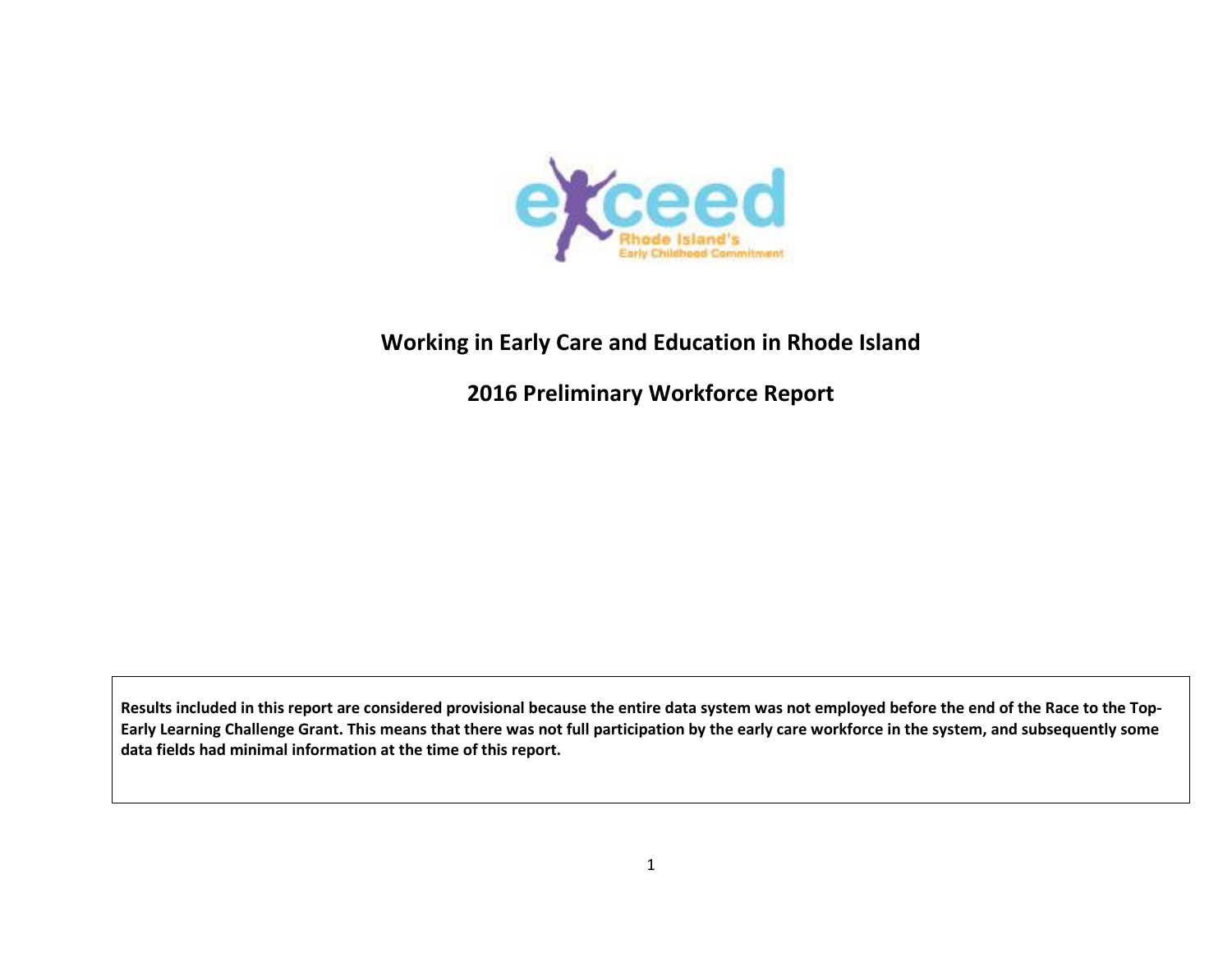# **Table of Contents**

| Introduction                                                                                                | pg. 4  |
|-------------------------------------------------------------------------------------------------------------|--------|
| <b>Baseline Data</b>                                                                                        | pg. 5  |
| <b>Definitions</b>                                                                                          | pg. 5  |
| Participants                                                                                                |        |
| <b>Total Number of Professionals</b><br>$\bullet$                                                           | pg. 6  |
| Total Number of Professionals Currently Employed By Gender<br>٠                                             | pg. 7  |
| Total Number of Professionals Currently Employed By Age<br>$\bullet$                                        | pg. 7  |
| Total Number of Professionals Currently Employed By Race<br>$\bullet$                                       | pg. 8  |
| Total Number of Professionals Currently Employed By Ethnicity<br>$\bullet$                                  | pg. 9  |
| Total Number of Professionals Currently Employed By Primary Language<br>$\bullet$                           | pg. 9  |
| <b>Employment</b>                                                                                           |        |
| Total Number of Professionals Currently Employed by Program Type<br>٠                                       | pg. 9  |
| Total Number of Professionals Currently Employed by Program Regulatory Type<br>$\bullet$                    | pg. 10 |
| Total Number of Professionals Currently Employed By Role<br>$\bullet$                                       | pg. 10 |
| Total Number of Professionals Currently Employed By Town Employed<br>$\bullet$                              | pg. 11 |
| <b>Education and Experience</b>                                                                             |        |
| Total Number of Professionals Currently Employed By Highest Educational Level Achieved                      | pg. 14 |
| <b>Professional Development</b>                                                                             |        |
| Total Number of Professionals with RIELDS Certificate Appropriate to Role<br>$\bullet$                      | pg. 14 |
| <b>Total Number of Professionals With Specified Credentials</b><br>$\bullet$                                | pg. 15 |
| Compensation                                                                                                |        |
| Average Compensation of Professionals Currently Employed By Program Type and Role<br>$\bullet$              | pg. 17 |
| Average Compensation of Professionals Currently Employed By Program Type, Role, and Highest Education Level | pg. 18 |
| <b>Benefits</b>                                                                                             |        |
| Total Number and Percentage of Professionals Receiving Benefits By Type                                     | pg. 21 |
| Limitations                                                                                                 | pg. 22 |
| <b>Conclusion</b>                                                                                           | pg. 23 |
| <b>References</b>                                                                                           | pg. 24 |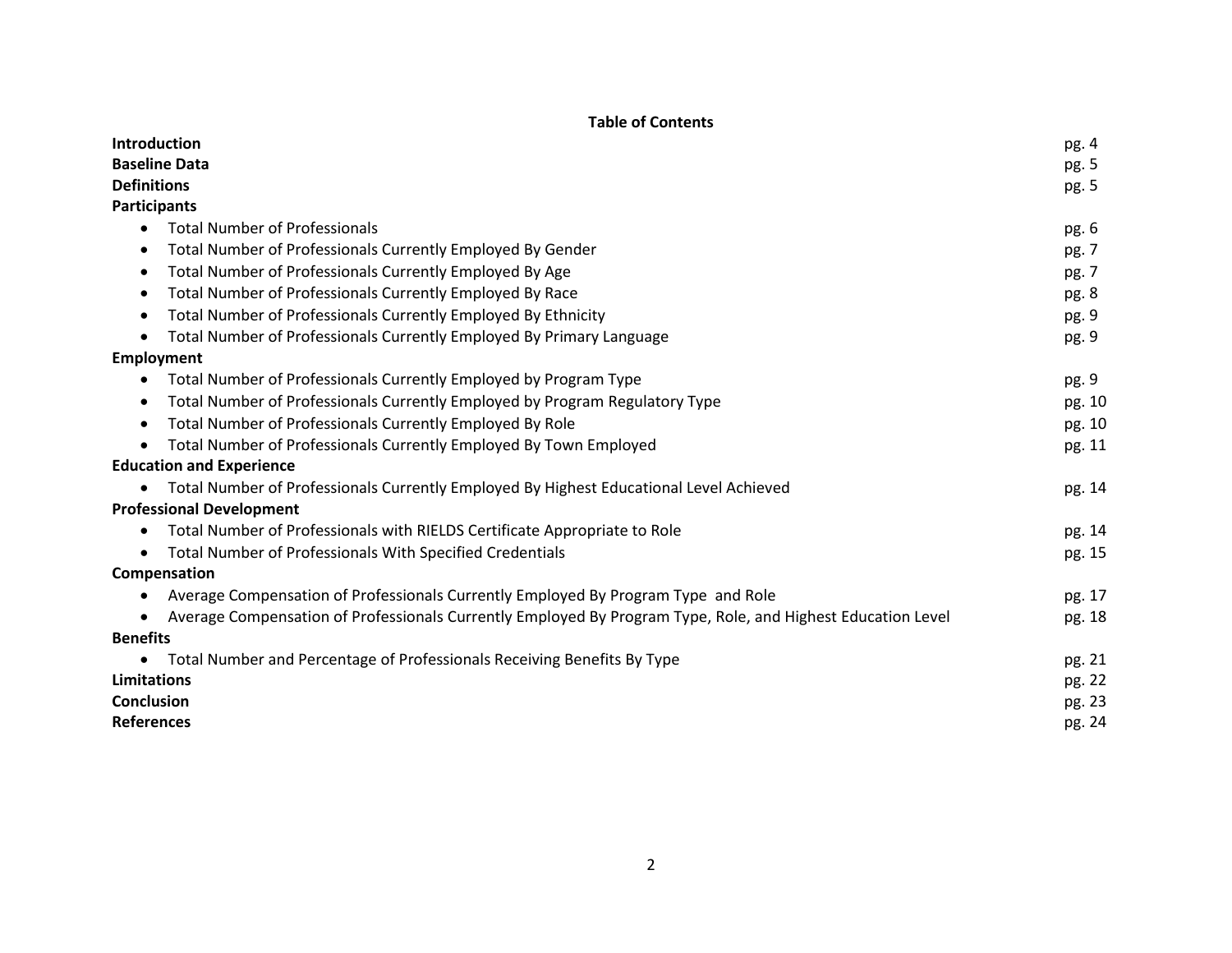#### **Introduction**

Every day, in family child care homes, community based centers, and public schools, children interact with, receive care from, and are educated by members of the early learning workforce. Rhode Island's ability to support children in being ready for school and life depends in part, on its early learning workforce. Early educators play a critical role in supporting the learning and development of young children. Decades of research on child development and early learning have yielded a strong understanding of the teacher knowledge and competencies, which are most predictive of children's later learning success. This recognition has also further been recognized as a result of the seminal Institute of Medicine's [Transforming the Workforce for Children from](http://www.nationalacademies.org/hmd/Reports/2015/Birth-To-Eight.aspx)  [Birth through Age 8: A Unifying Framework](http://www.nationalacademies.org/hmd/Reports/2015/Birth-To-Eight.aspx) document. The report outlined the sophisticated knowledge of child development and learning required for working with young children, and called for a series of actions to support a high quality workforce across the system (ACF, 2016). In an effort to inform future policies, informed on these recommendations, the state needs accurate and comprehensive data about its early learning workforce.

Rhode Island's first effort to gather data on its workforce was in 2014, when the state gathered and published its [Early Learning Workforce Study](https://exceed.ri.gov/Docs/Workforce_Study.pdf) in 2014. The study allowed the collection of data, in order to better understand the current education, credentials, experiences, and compensation of the state's early childhood workforce. Data was gathered through the mailing of surveys (in English and Spanish) to all licensed child care centers and family child care homes. A range of early childhood professionals participated in the study, including 217 family child care educators, 178 child care center administrators, and 1,042 child care center staff (including teachers, teacher assistants, education coordinators, and assistant directors). Ultimately, data from this study provided an initial look at information needed to help define where supports should be targeted to assist early childhood professionals along a career pathway towards improving their knowledge, competencies, and skills; frame the professional development and technical assistance supports offered through the Center for Early Learning Professionals; and determine how to improve access to higher education for those early care and education providers currently working in early learning programs (EXCEED, 2015).

This information was used to guide the state's Race to the Top-Early Learning Challenge (RTT-ELC) workforce investments. Under the RTT-ELC grant, the state developed a series of [Workforce Knowledge and Competency](https://exceed.ri.gov/Pages/Professionals/ProfessionalsDefault.aspx) documents, which articulated what professionals should know, understand, and be able to do, as well we mapped out a career lattice within the state. Resources were used to support higher education programs of study to align to the Workforce Knowledge and Competencies as well as the Early Learning and Development Standards. Resources were also used to provide T.E.A.C.H. scholarships in order to support professionals with completing coursework and degrees (associate's and bachelor's degrees). Rhode Island also worked closely with its higher education institutions to design and update existing programs of study, to ensure these programs reflected the latest research and were accessible to the workforce. Specifically, the state worked with the Community College of Rhode Island (CCRI) to support its National Association for the Education of Young Children (NAEYC) Accreditation, as well as to design several differentiated pathways of study. The Rhode Island Department of Education also worked with Rhode Island College (RIC) to develop an Institute for Teaching and Learning, which began implementation of a PK-2 B.S.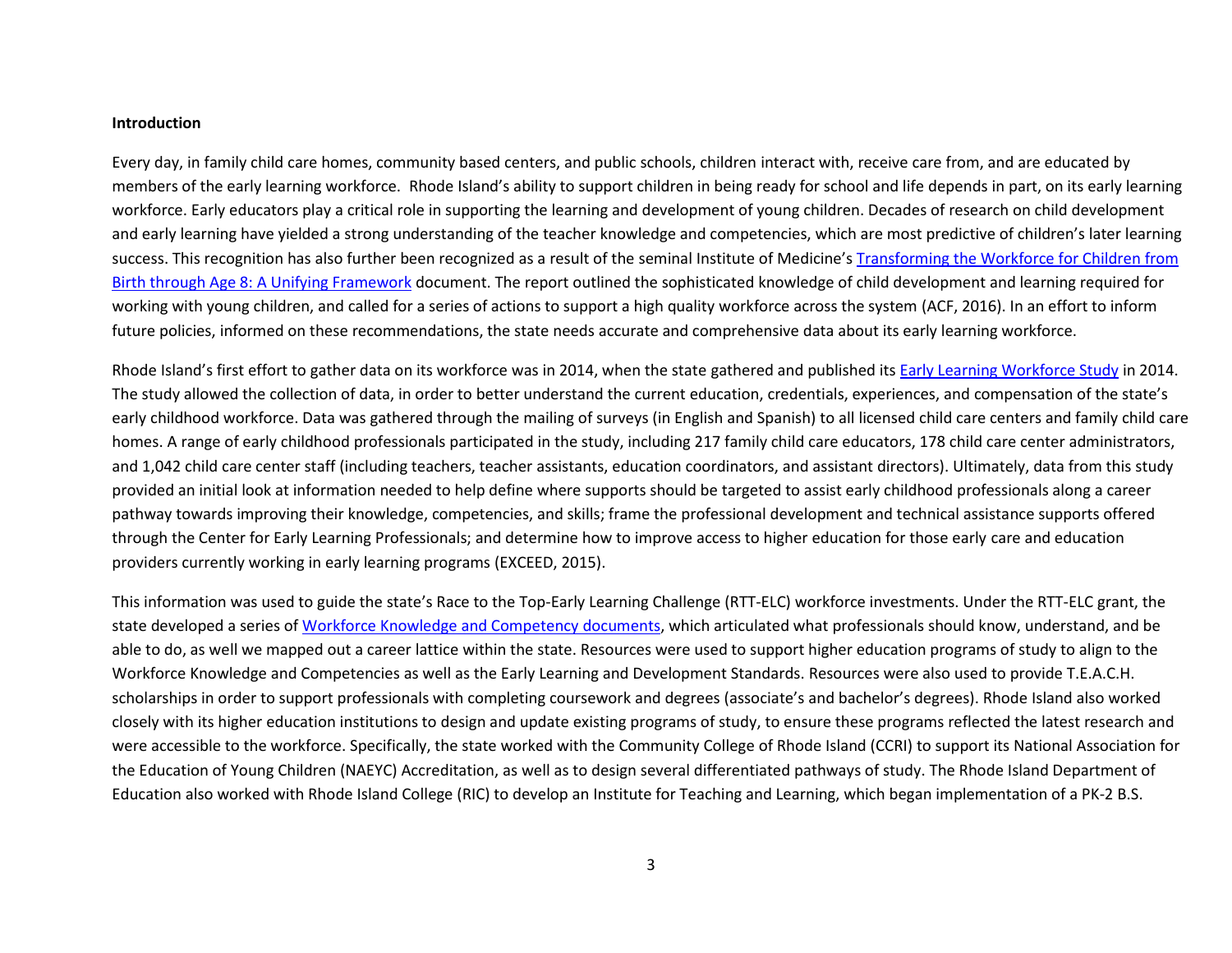program or study, in addition to an Infant and Toddler Education B.S. degree. The Institute for Teaching and learning provided an opportunity for professionals currently employed in the field to participate in an evening and hybrid program of study as a cohort with other working professionals.

In order to build upon these initial investments, and to support the longitudinal collection of data, Rhode Island developed an Early Childhood Workforce Registry, and began implementation of the system in 2015. The Workforce Registry is part of a larger Early Care and Educational Data System (ECEDS). The data system allows not only for individuals to enter and manage their individual Workforce Registry accounts, it also allows program administrators to complete a Universal Program Application (UPA), and subsequently to use the system to apply for a license, licensing renewal, the states QRIS system BrightStars (function coming soon), as well as to apply for CECE Approval. The Workforce Registry has been designed to record individual's workforce data, and to serve as an electronic record of professional development which can follow an early childhood educator across employment settings in the state. Workforce member's aggregate data has the potential to shed light on ongoing needs of the state's workforce. The intention of the system is that the state will be able to conduct periodic needs assessments, and make data informed decisions about its system for preparing, supporting and rewarding its workforce. Rhode Island is not alone in these goals, according to the National Registry Alliance, there is growing state interest in using what is known about workforce registries to track training, credit bearing coursework, formal education attainment, and employment histories (Ackerman, 2016).

Participation in the Early Care and Education Data System is voluntary; however, licensed child care and early learning programs were highly encouraged to use the system beginning in spring 2015 to apply for their DCYF licensing renewal. It was also a requirement for participants attending Rhode Island Early Learning and Development Standards professional development courses in order to receive a certificate, as well as for state Pre-K programs to use the system beginning in fall 2016 to apply for CECE Approval.

Rhode Island provided substantial support and technical assistance to programs and individuals upon the launch of the system. Beginning in 2015, state staff conducted presentations and technical assistance to early learning programs, in addition to developing a series of instruction manuals and webinars which were distributed to support the field. Later this same year, the state invested in its statewide professional development and technical assistance vendor, The Center for Early Learning Professionals, in providing technical assistance to programs. Additionally, it awarded grants to programs for purchasing technology, such as computers and scanners, which would support their use of these state online systems. A large focus for data collection focused on English speaking educators, working in centers and public schools. While resources were available for family child care providers, and in Spanish, the state focused much of its efforts on programs with the largest number of staff. Additionally, the Department of Human Services in their agreement with the family child care union in the state, will be providing computers to its members in order to support their access to the system.

The development of the Workforce Registry aimed to answer two important policy questions, as outlined in the state's Race to the Top- Early Learning Challenge grant. These questions included:

What are the characteristics of the current workforce? (Including turnover, compensation, diversity, education, etc.)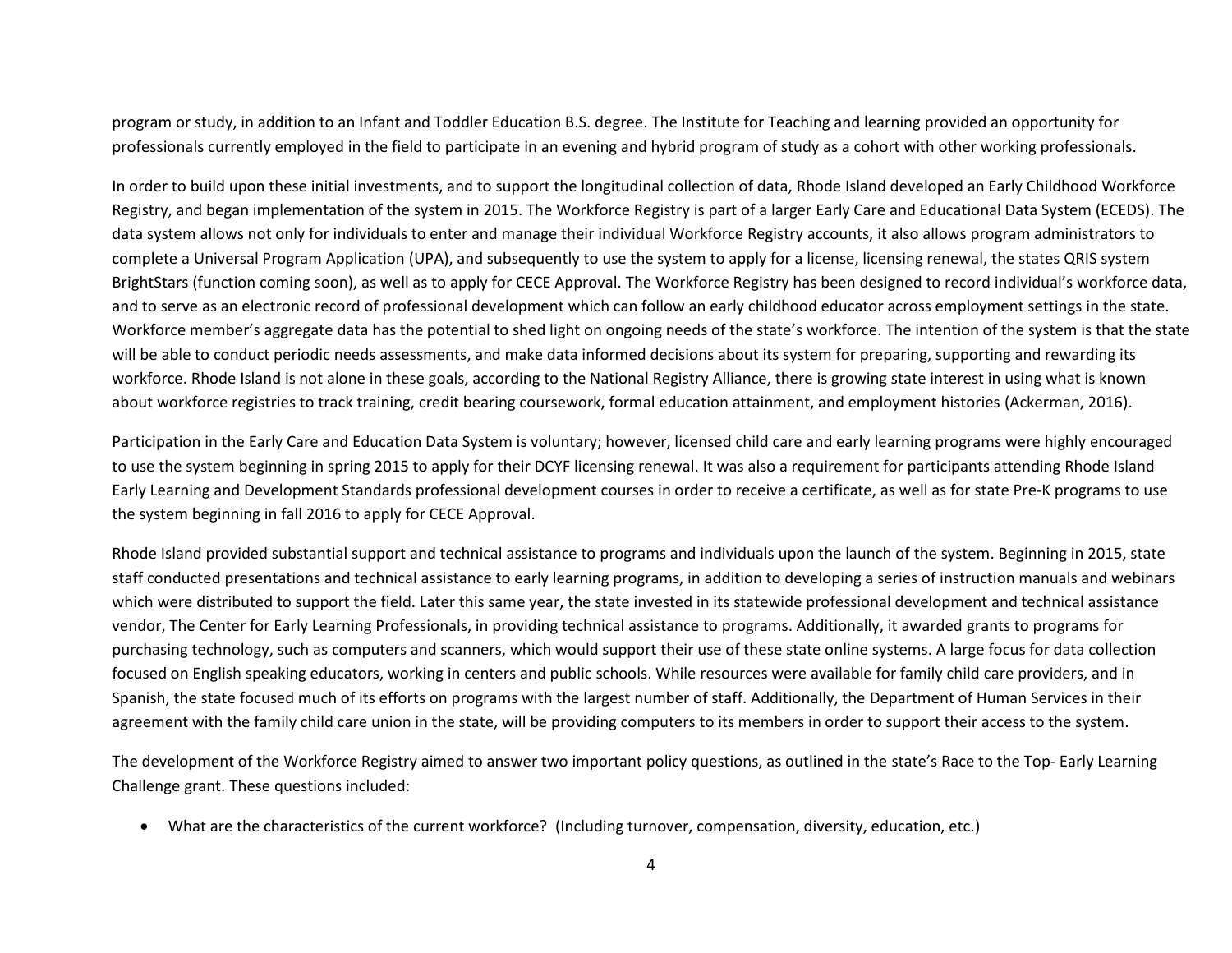AND

How many early childhood professionals are qualified by meeting specific establish standards, to prepare children to succeed at school entry?

### **Baseline Data**

Quality data is essential in order to test the effectiveness of policies for preparation, support and rewards of the workforce. The data for this report represents one year of data collection, from December 2015 through December 2016. Rhode Island's Workforce Registry has been developed to collect comprehensive data on its entire workforce, including its educators, administrators, early intervention providers, family visitors, professional development and technical assistance providers, and, lastly, state agents. Not all data fields which are available are able to be meaningfully reported on at this time, simply because there isn't yet sufficient data to provide meaningful analysis. As a result, this report can be considered preliminary in nature and subsequent iterations will provide an opportunity to provide more information, to identify trends and track changes over time. Information will be provided throughout the report about which of the reported data was optional versus required.

### **Definitions**

Early Care and Education Data System:

Rhode Island's Early Care and Education Data System (ECEDS) is a centralized system to align data collection and data use across programs and state agencies which will provide policymakers and stakeholders with a comprehensive picture of Rhode Island's young children, its early care and education programs, and the early childhood education workforce. ECEDS will help stakeholders improve program quality, workforce quality, and access to high quality programs and understand child outcomes.

# Universal Program Application:

The Early Care and Education Data System provides programs with an application process for DCYF license renewal, BrightStars Quality Rating applications and RIDE Comprehensive Early Childhood Education (CECE) Approval. We call this the Universal Program Application. The public information we display in the Early Learning Program Search, the information you enter, and the information you and your staff enter into the workforce registry are combined when you click "start application". The Universal Program Application benefits providers by collecting and storing data required by regulatory agencies and reducing duplication of data collection. Once you complete a full program profile, all you have to do is verify and/or update this information to renew your DCYF license, BrightStars Rating or CECE approval.

# Workforce Registry: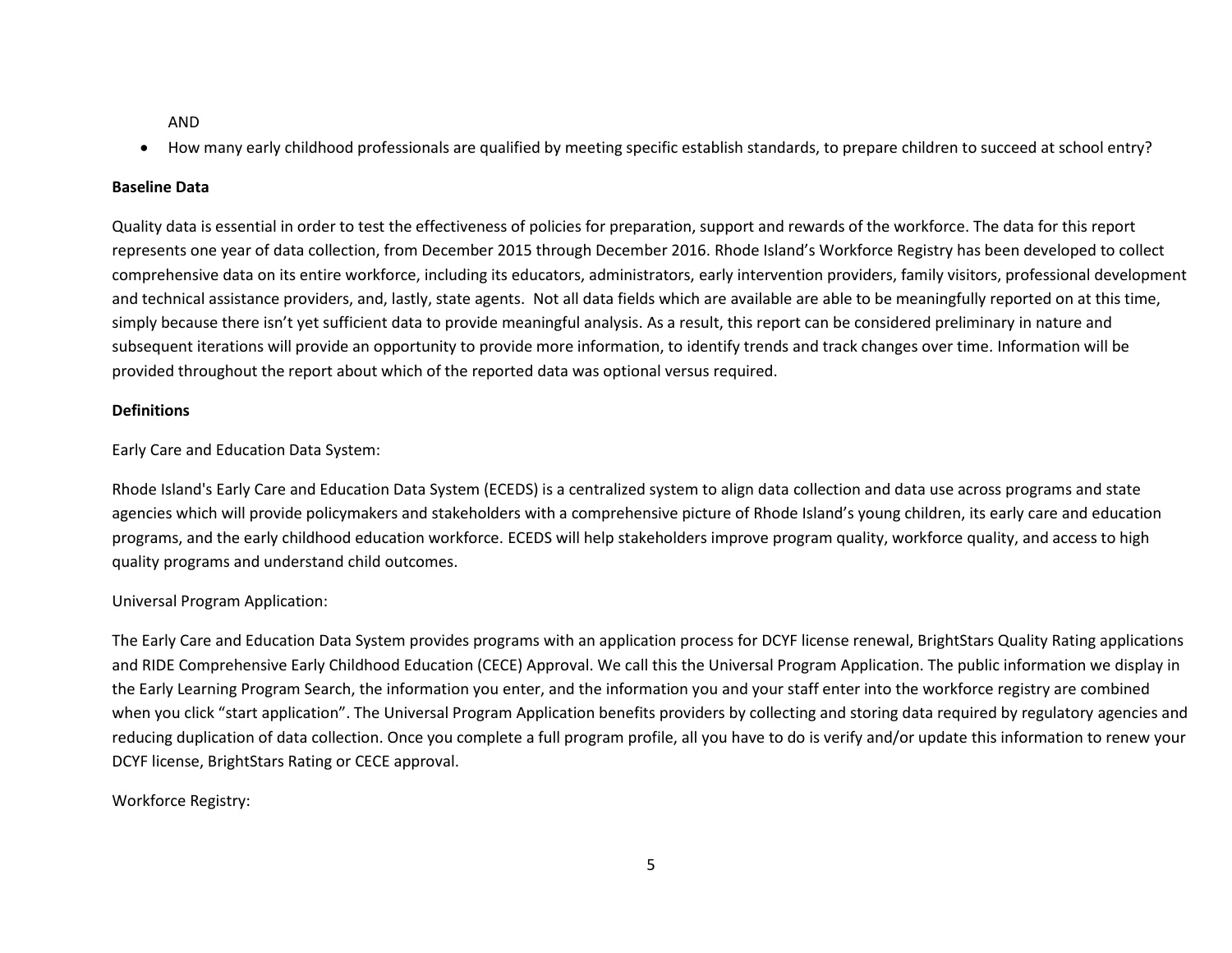The Workforce Registry is the individual's professional section of ECEDS. It helps with: Keeping track of PD hours, uploading transcripts so DCYF, RIDE, and BrightStars can see them in one place, & centralizing evidence of credentials and certificates.

Additional information can be found online at: [https://exceed.ri.gov/docs/FAQ\\_May\\_Updates.pdf](https://exceed.ri.gov/docs/FAQ_May_Updates.pdf)

### **Participants**

At the time of the report, there were records for 3,635 participants, but of this 2,780 participants indicated they were identified as being presently employed by an early learning program in Rhode Island (76%) and as a result, it is this 2,780 participants which are a more representative sample who have included associated data in their accounts. This difference will be reflected in the tables below, and solely represents the number of participants who are attached to a program either full-time, part-time, or as a volunteer, with associated workforce data. The difference may be attributed to the fact that the professionals do not have complete accounts, or are no longer working in a program within the state. Of the 3,635 participants, there may in fact be more that are employed in an early learning program, but they may have not entered employment information within their accounts because not all fields within the registry were required.

When reading the data tables below, FT represents respondents who indicated they were employed full-time, PT represents respondents who indicated they were part-time, and UK represents respondents who and unknown because they did not indicate one status or the other.

|                                                                                                            |              | <b>Full-Time/Part-Time</b> |       |     |       |       |       |  |  |  |
|------------------------------------------------------------------------------------------------------------|--------------|----------------------------|-------|-----|-------|-------|-------|--|--|--|
|                                                                                                            | <b>Total</b> | <b>FT</b>                  | %     | PT  | %     | UK    | %     |  |  |  |
| Total number of professionals in the workforce registry                                                    | 3,635        | 1,534                      | 42.2% | 548 | 15.1% | 1,268 | 34.9% |  |  |  |
| Total number of professionals in the workforce registry currently<br>employed in early childhood education | 2,780        | 1,534                      | 55.2% | 548 | 19.7% | 1,268 | 45.6% |  |  |  |

#### **Total Number of Professionals**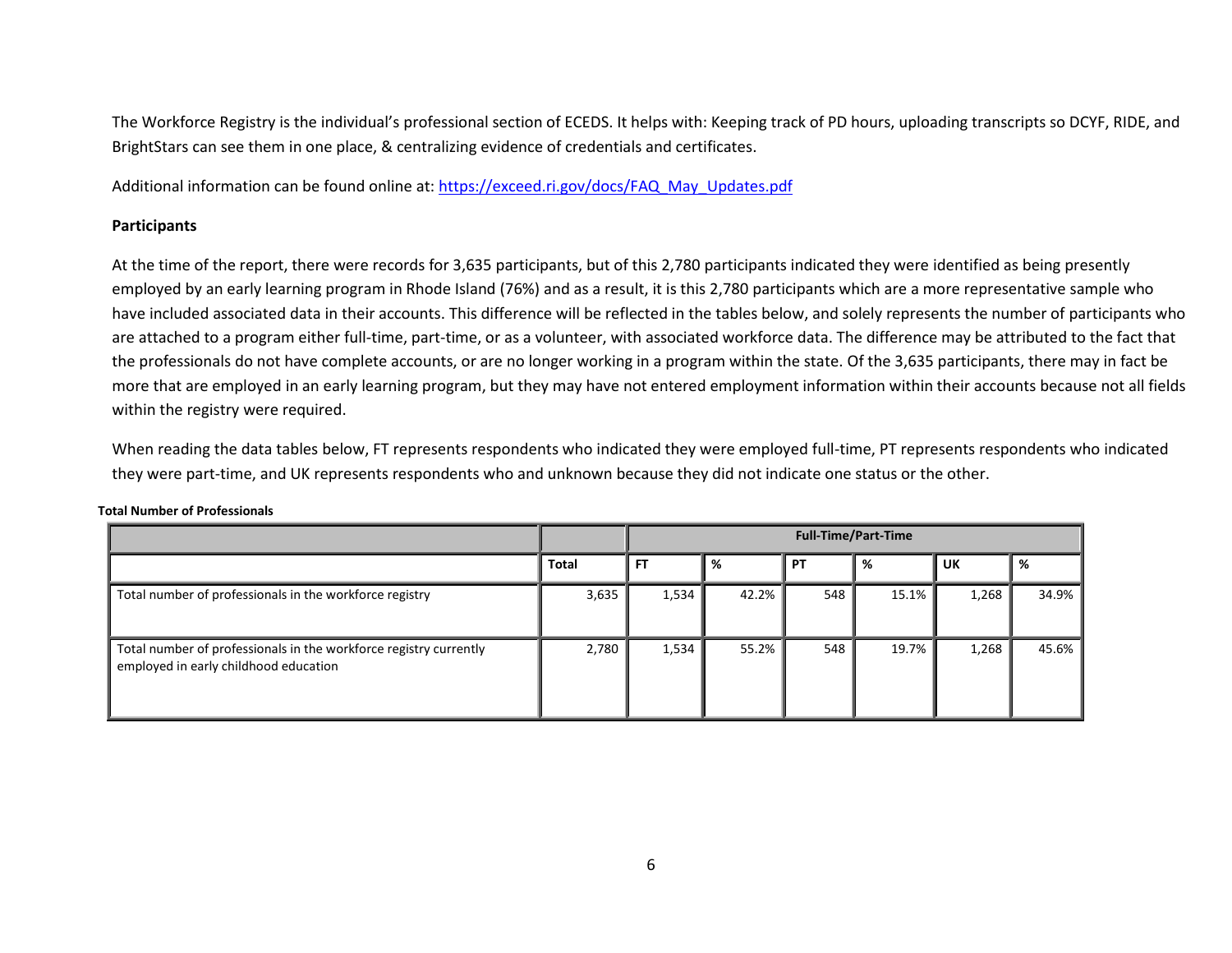### **Total Number of Employed ECE Professionals By Gender**

The gender field was optional in the states Workforce Registry. State Agents as identified below includes any member of the field who works for a Rhode Island State Agency or Department.

| <b>Demographics</b>                                                 | <b>Total</b>                            | <b>FT</b> | $\%$    | PT  | %       | <b>Unknown</b> | $\%$  |
|---------------------------------------------------------------------|-----------------------------------------|-----------|---------|-----|---------|----------------|-------|
| Total number employed, by gender<br>(Does not include State Agents) | 2,780                                   |           |         |     |         |                |       |
| Male                                                                | 58                                      | 21        | 0.8%    | 13  | 0.5%    | 24             | 0.9%  |
| Female                                                              | 1,242                                   | 623       | 22.4%   | 195 | 7.0%    | 424            | 15.3% |
| Other                                                               | T                                       |           | $0.0\%$ | 0   | $0.0\%$ | 0              | 0.0%  |
| Unknown                                                             | 2,014                                   | 899       | 32.3%   | 340 | 12.2%   | 775            | 27.9% |
|                                                                     | <b>Total Number of</b><br>Records 3,315 |           |         |     |         |                |       |

### **Total Number of Employed ECE Professionals By Age**

For this section, the percentage exceeds 100% because an individual person can have multiple positions, full or part-time, both of which are counted. The age field was a required field in order to set up an account so data reported for this field is strong.

|                    |                    |                  |      | <b>Full-Time/Part-Time</b> |     |       |                |       |
|--------------------|--------------------|------------------|------|----------------------------|-----|-------|----------------|-------|
| # of Professionals | % of Professionals | <b>Age Range</b> | FT   | %                          | PT  | %     | <b>Unknown</b> | %     |
| 637                | 22.9%              | $15 - 24$        | 186  | 6.7%                       | 191 | 6.9%  | 260            | 9.4%  |
| 930                | 33.5%              | 25-34            | 474  | 17.1%                      | 123 | 4.4%  | 333            | 12.0% |
| 636                | 22.9%              | $35 - 44$        | 325  | 11.7%                      | 76  | 2.7%  | 235            | 8.5%  |
| 621                | 22.3%              | 45-54            | 302  | 10.9%                      | 63  | 2.3%  | 256            | 9.2%  |
| 429                | 15.4%              | 55-64            | 227  | 8.2%                       | 63  | 2.3%  | 139            | 5.0%  |
| 90                 | 3.2%               | $65+$            | 29   | 1.0%                       | 32  | 1.2%  | 29             | 1.0%  |
| 14                 | 0.5%               | Unknown          |      | $0.0\%$                    |     | 0.0%  | 13             | 0.5%  |
| 2,780              | 120.8%             | <b>TOTAL</b>     | 1544 | 55.5%                      | 548 | 19.7% | 1265           | 45.5% |

*3,357 \* Number of Records*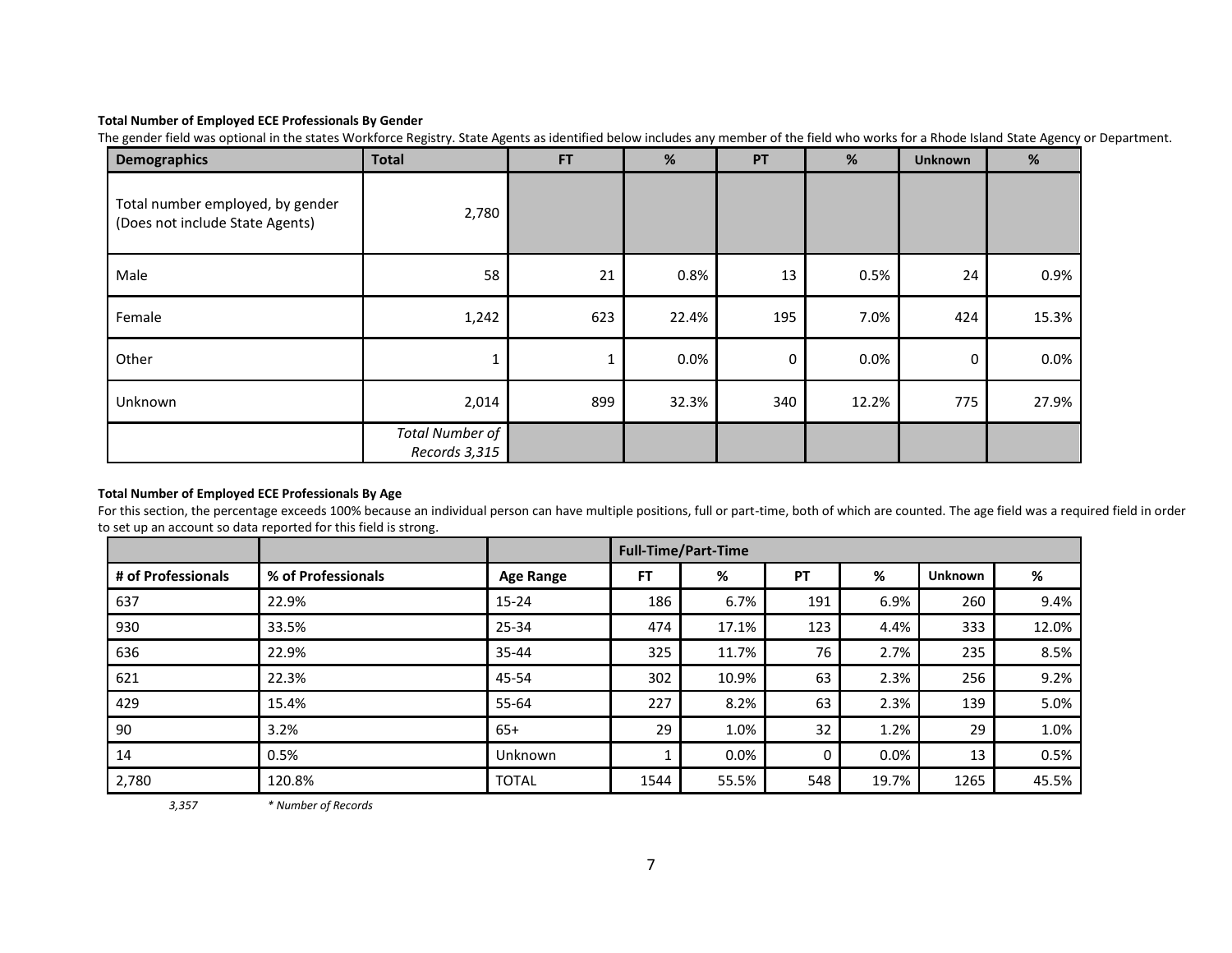### **Total Number of Employed ECE Professionals By Race**

|                    |                    |                                     |           | <b>Full-Time/Part-Time</b> |     |       |      |         |
|--------------------|--------------------|-------------------------------------|-----------|----------------------------|-----|-------|------|---------|
| # of Professionals | % of Professionals | Race                                | <b>FT</b> | %                          | PT  | %     | UK   | %       |
| 1,030              | 37.1%              | Caucasian                           | 530       | 19.1%                      | 152 | 5.5%  | 348  | 12.5%   |
| 45                 | 1.6%               | African American                    | 20        | 0.7%                       | 6   | 0.2%  | 19   | 0.7%    |
| 8                  | 0.3%               | Asian/Pacific Islander              | 6         | 0.2%                       | 0   | 0.0%  |      | 0.1%    |
| 8                  | 0.3%               | American Indian or Alaska<br>Native |           | 0.2%                       | 2   | 0.1%  |      | $0.0\%$ |
| 34                 | 1.2%               | Multi-Ethnic                        | 16        | 0.6%                       | 9   | 0.3%  | q    | 0.3%    |
| 2,048              | 73.7%              | Unknown                             | 917       | 33.0%                      | 351 | 12.6% | 780  | 28.1%   |
| 2,780              | 114.1%             | <b>TOTAL</b>                        | 1,494     | 53.7%                      | 520 | 18.7% | 1159 | 41.7%   |

This field was option, and individuals may have indicated more than one race when completing their accounts.

*3,173 \* Number of Records*

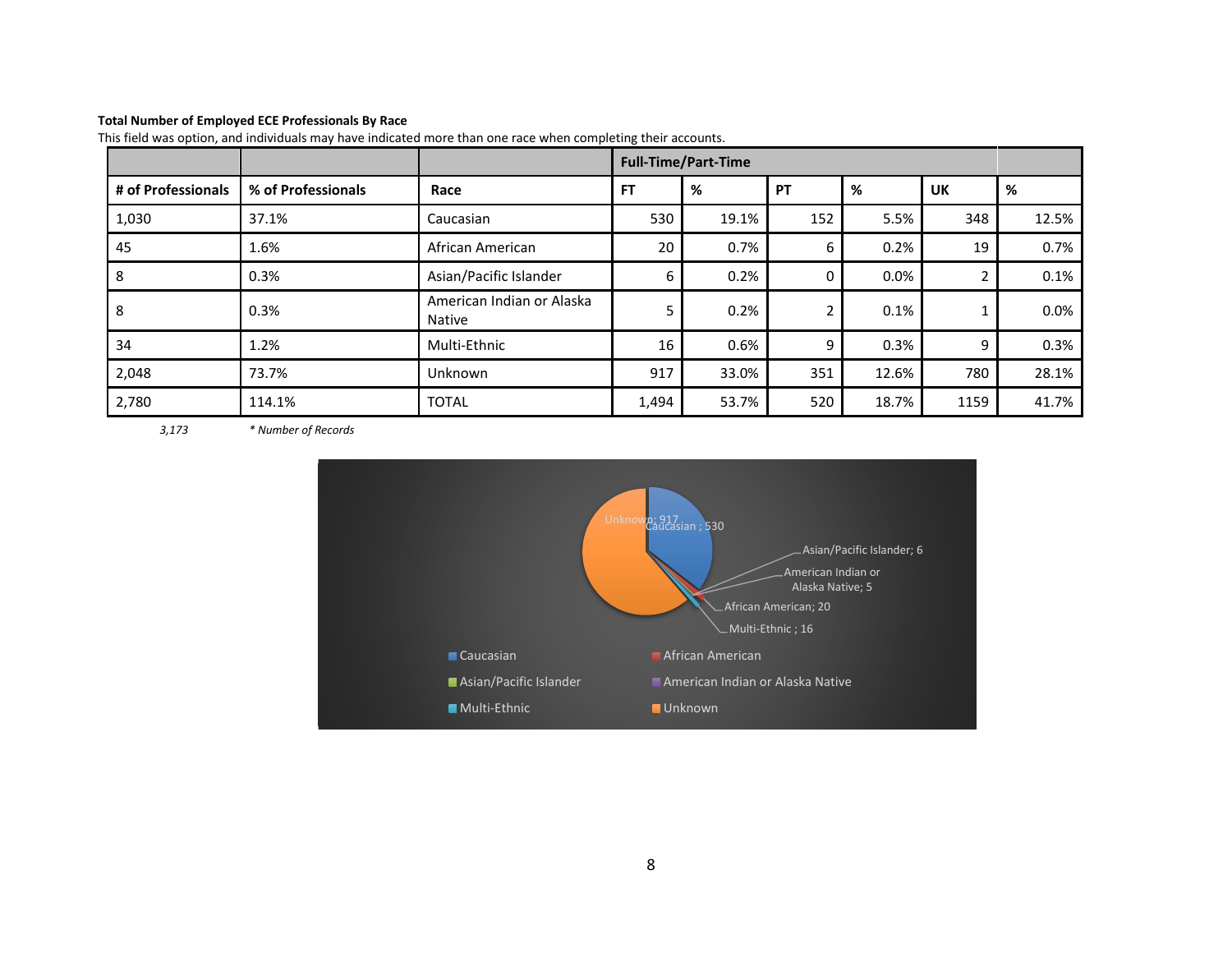### **Total Number of Employed ECE Professionals By Ethnicity**

Participants may have chosen more than one ethnicity when completing their

accounts, although this field was optional.

|                              |                    |                  | <b>Full-Time/Part-Time</b> |       |     |       |       |       |  |  |  |  |
|------------------------------|--------------------|------------------|----------------------------|-------|-----|-------|-------|-------|--|--|--|--|
| # of<br><b>Professionals</b> | % of Professionals | <b>Ethnicity</b> | FT                         | %     | PT  | %     | UK    | %     |  |  |  |  |
| 142                          | 5.1%               | <b>Hispanic</b>  | 50                         | 1.8%  | 28  | 1.0%  | 64    | 2.3%  |  |  |  |  |
| 1,144                        | 41.2%              | Non-Hispanic     | 590                        | 21.2% | 171 | 6.2%  | 383   | 13.8% |  |  |  |  |
| 2,029                        | 73.0%              | Unknown          | 904                        | 32.5% | 349 | 12.6% | 776   | 27.9% |  |  |  |  |
| 2,780                        | 119%               | <b>TOTAL</b>     | 1,544                      | 55.5% | 548 | 19.7% | 1,223 | 44.0% |  |  |  |  |

*3,315 \* Number of Records*

#### **Total Number of Employed ECE Professionals By Primary Language**

Participants had the ability to select that they were fluent in English, Spanish or both. The Unknown field represents data which was not provided, as this was an optional field.

|                       |                    |                |           | <b>Full-Time/Part-Time</b> |           |       |           |       |  |  |  |  |
|-----------------------|--------------------|----------------|-----------|----------------------------|-----------|-------|-----------|-------|--|--|--|--|
| # of<br>Professionals | % of Professionals |                | <b>FT</b> | %                          | <b>PT</b> | %     | <b>UK</b> | %     |  |  |  |  |
| 1,325                 | 47.7%              | English        | 656       | 23.6%                      | 196       | 7.1%  | 473       | 17.0% |  |  |  |  |
| 76                    | 2.7%               | Spanish        | 29        | 1.0%                       | 169       | 6.1%  | 31        | 1.1%  |  |  |  |  |
| 12                    | 0.4%               | Other          |           | 0.2%                       |           | 0.0%  | b         | 0.2%  |  |  |  |  |
| 1,944                 | 69.9%              | <b>Unknown</b> | 854       | 30.7%                      | 335       | 12.1% | 755       | 27.2% |  |  |  |  |
| 2,780                 | 100%               | <b>TOTAL</b>   | 1,544     | 55.5%                      | 701       | 25.2% | 1,265     | 45.5% |  |  |  |  |

*3,357 \* Number of Records*

### **Employment**

#### **Total Number of Employed ECE Professionals by Program Type**

|                              |                       |        |      | Gender |      |     |      |           | <b>Full-Time/Part-Time</b> |    |      |     |      |
|------------------------------|-----------------------|--------|------|--------|------|-----|------|-----------|----------------------------|----|------|-----|------|
| # of<br><b>Professionals</b> | Program Type          | Female | %    | Male   | %    | UK* | %    | <b>FT</b> | %                          | PT | %    | UK  | - %  |
| 726                          | <b>Head Start</b>     | 361    | 7.9% |        | 0.1% | 359 | 7.8% | 412       | 9.0%                       | 34 | 0.7% | 280 | 6.1% |
| 548                          | State Pre-K Classroom | 278    | 6.1% | 11     | 0.2% | 259 | 5.6% | 289       | 6.3%                       | 23 | 0.5% | 236 | 5.1% |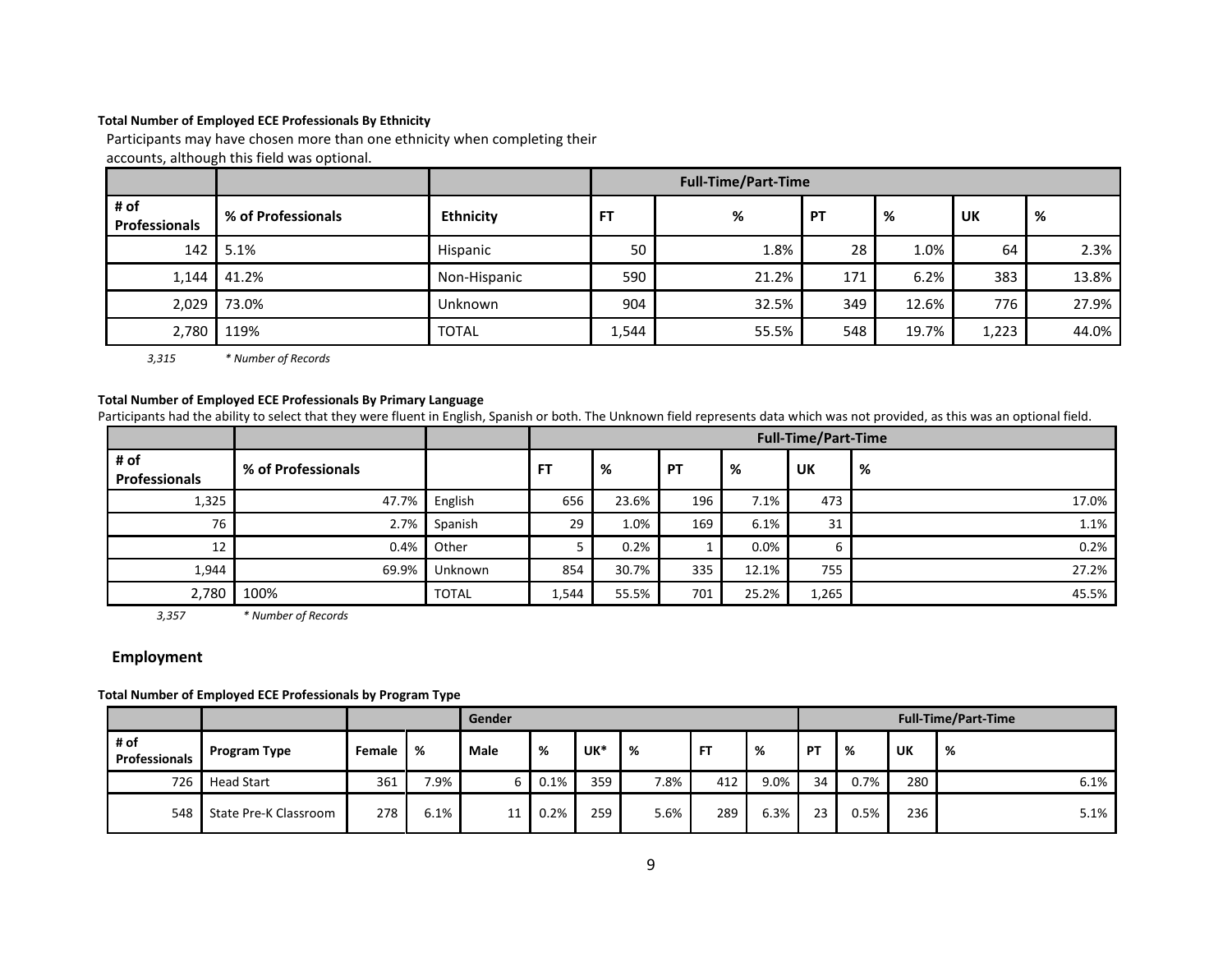| 28    | Family Child Care<br>Home                                  | 18    | $0.4\%$ | 0  | $0.0\%$ | 10   | 0.2%    | 0     | $0.0\%$ | $\mathbf 0$ | 0.0%  | 28          | 0.6%    |
|-------|------------------------------------------------------------|-------|---------|----|---------|------|---------|-------|---------|-------------|-------|-------------|---------|
| 3,125 | Center-based (Non<br><b>Head Start and State</b><br>Pre-K) | 1,151 | 25.1%   | 53 | 1.2%    | 1921 | 41.9%   | 1,467 | 32.0%   | 543         | 11.8% | 1,115       | 24.3%   |
| 0     | School age Program                                         |       | 0.0%    |    | $0.0\%$ |      | $0.0\%$ |       | 0.0%    |             | 0.0%  |             | $0.0\%$ |
| 162   | Other                                                      | 72    | 1.6%    |    | 0.1%    | 85   | 1.9%    | 77    | 1.7%    |             | 0.1%  | 80          | 1.7%    |
| 0     | Unknown                                                    |       | $0.0\%$ |    | 0.0%    | 0    | $0.0\%$ | 0     | 0.0%    | 0           | 0.0%  | $\mathbf 0$ | $0.0\%$ |
| 4,589 | <b>TOTAL</b>                                               |       |         |    |         |      |         |       |         |             |       |             |         |

3,315 *\* Number of Records*

### **Total Number of Employed ECE Professionals by Program Regulatory Type**

The Workforce Registry has been built to include School Age before and after school staff, however, there had been no reportable data for this data point at the time of this report. This was likely due to the fact that the RTT-ELC funds supported the birth to five workforce, and as a result, technical assistance and outreach was not specifically provided to this population as a part of this grant. While agencies and schools who did receive support may also operate a school age program, this was not the primary target audience for outreach.

|                    |        |                                |           |         |           | <b>Full-Time/Part-Time</b> |           |         |
|--------------------|--------|--------------------------------|-----------|---------|-----------|----------------------------|-----------|---------|
| # of Professionals | %      | Program Type                   | <b>FT</b> | %       | <b>PT</b> | %                          | <b>UK</b> | %       |
| 3,125              | 94.3%  | Child Care - DCYF              | 1,467     | 44.3%   | 543       | 16.4%                      | 1115      | 33.6%   |
| 28                 | 0.8%   | FCC - DCYF                     | n         | $0.0\%$ | 0         | $0.0\%$                    | 28        | 0.8%    |
| $- -$              |        | FCC Group -<br><b>DCYF</b>     | N/A       |         | N/A       |                            | N/A       |         |
| 162                | 4.9%   | Public School -<br><b>RIDE</b> | 77        | 2.3%    |           | 0.2%                       | 80        | 2.4%    |
| $\hspace{0.05cm}$  |        | School Age -<br><b>DCYF</b>    |           | $0.0\%$ |           | 0.0%                       |           | $0.0\%$ |
|                    |        | Unknown                        | 0         | $0.0\%$ | 0         | $0.0\%$                    | 0         | $0.0\%$ |
| 3,315              | 100.0% | <b>TOTAL</b>                   |           |         |           |                            |           |         |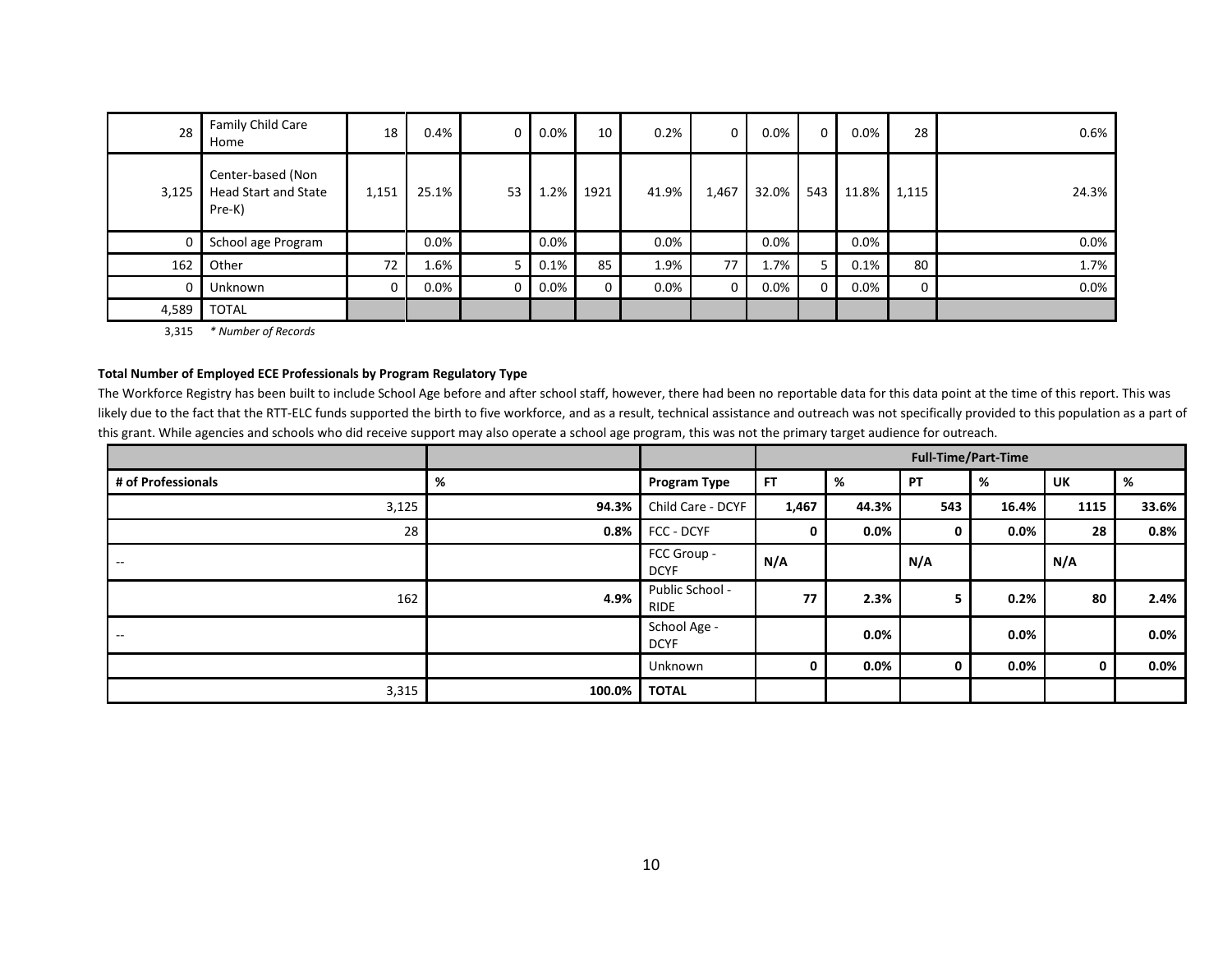### **Total Number of Employed ECE Professionals By Role**

The Role field was an optional field, and this is reflected in the number of responses received.

|                    |        |                                                     |             |       | <b>Full-Time/Part-Time</b> |         |              |         |
|--------------------|--------|-----------------------------------------------------|-------------|-------|----------------------------|---------|--------------|---------|
| # of professionals | $\%$   | Program Type                                        | <b>FT</b>   | $\%$  | PT                         | $\%$    | <b>UK</b>    | $\%$    |
| 3125               | 112.4% | <b>Centers</b>                                      | 1467        | 52.8% | 543                        | 19.5%   | 1115         | 40.1%   |
| 114                | 4.1%   | Education<br>Coordinators                           | 98          | 3.5%  | 15                         | 0.5%    | $\mathbf{1}$ | $0.0\%$ |
| 399                | 14.4%  | Program<br>Administrators                           | 144         | 5.2%  | 13                         | 0.5%    | 242          | 8.7%    |
| 639                | 23.0%  | Teachers                                            | 569         | 20.5% | 68                         | 2.4%    | $\mathbf{2}$ | 0.1%    |
| 609                | 21.9%  | Teacher<br>Assistants                               | 408         | 14.7% | 200                        | 7.2%    | $\mathbf{1}$ | $0.0\%$ |
| 28                 | 1.0%   | <b>Family Child</b><br>Care<br>Homes/Group<br>Homes | $\mathbf 0$ | 0.0%  | $\pmb{0}$                  | 0.0%    | 28           | 1.0%    |
| $\mathbf 0$        | 0.0%   | Family Child<br>Care Educators                      | 0           | 0.0%  | 0                          | 0.0%    | 0            | $0.0\%$ |
| $\pmb{0}$          | 0.0%   | Family Child<br><b>Care Teaching</b><br>Assistants  | $\pmb{0}$   | 0.0%  | 0                          | $0.0\%$ | 0            | $0.0\%$ |
| 162                | 5.8%   | <b>Public Schools</b>                               | 77          | 2.8%  | 5 <sub>1</sub>             | 0.2%    | 80           | 2.9%    |
| 36                 | 1.3%   | <b>Education Lead</b>                               | 9           | 0.3%  | $\mathbf 0$                | 0.0%    | 27           | 1.0%    |
| 27                 | 1.0%   | <b>ECE Teacher</b>                                  | 26          | 0.9%  | $\mathbf{1}$               | 0.0%    | 0            | $0.0\%$ |
| 0                  | 0.0%   | ECE ECSE<br>Teacher                                 | 0           | 0.0%  | 0                          | $0.0\%$ | 0            | $0.0\%$ |
| 25                 | 0.9%   | Teaching<br>Assistant                               | 25          | 0.9%  | $\mathbf 0$                | 0.0%    | 0            | $0.0\%$ |
| $\pmb{0}$          | 0.0%   | Unknown                                             | $\mathbf 0$ | 0.0%  | $\mathbf 0$                | 0.0%    | 0            | 0.0%    |
| 2780               | 100%   | <b>TOTAL</b>                                        |             |       |                            |         |              |         |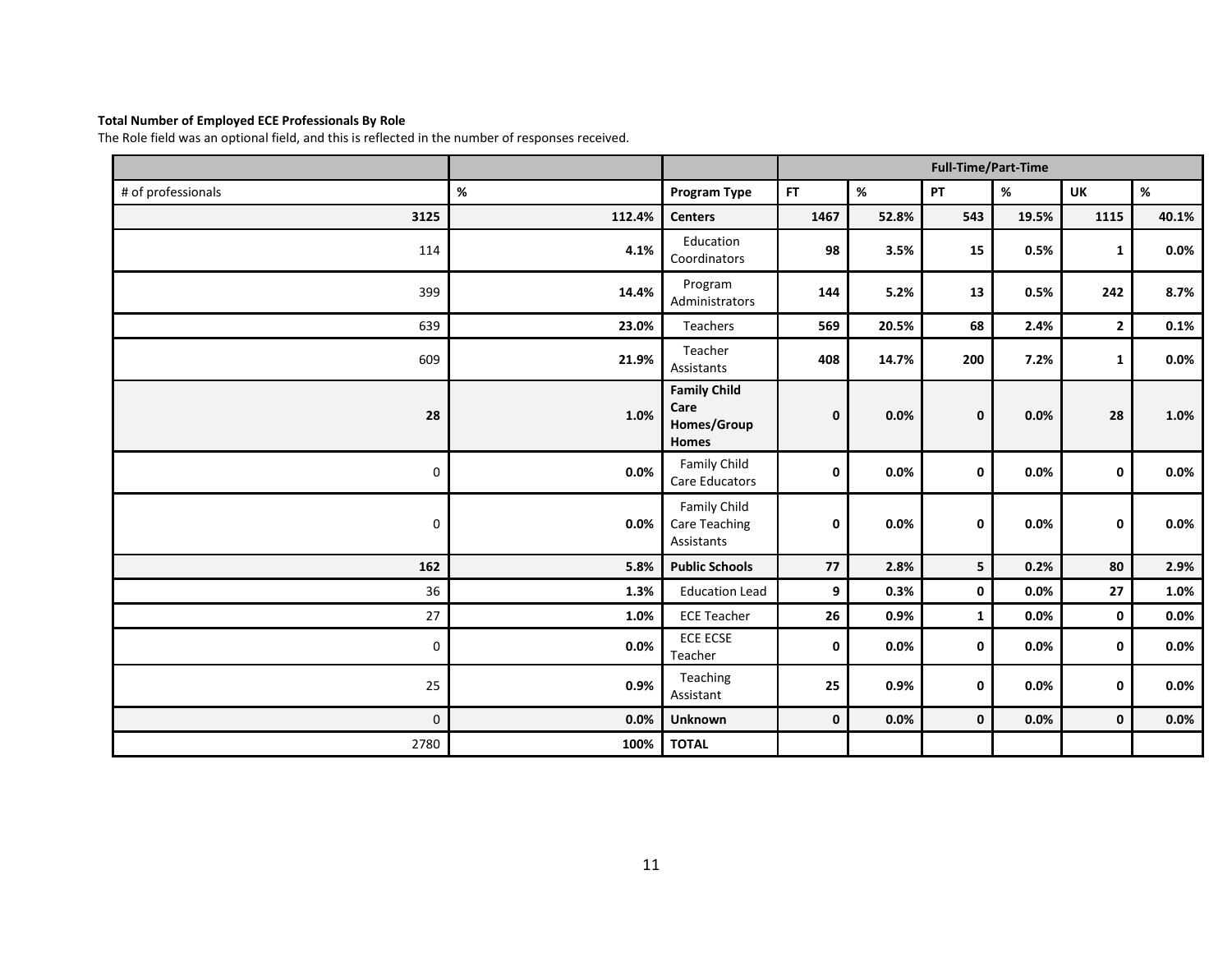### **Total Number of Employed ECE Professionals Currently Employed By Town**

The data below represents the number of professionals by their town of employment, not their town of residence.

| # of professionals | % of Professionals | <b>Town Employed</b>            | <b>FT</b>      | FT%  | PT                      | <b>PT %</b> | <b>UK</b>      | <b>UK%</b> |
|--------------------|--------------------|---------------------------------|----------------|------|-------------------------|-------------|----------------|------------|
| $\overline{2}$     | 0.1%               | Combine with Hopkinton          | $\mathbf{1}$   | 0.0% | $\mathbf 0$             | 0.0%        | 1              | 0.0%       |
| 41                 | 1.2%               | Barrington                      | 20             | 0.6% | 14                      | 0.4%        | $\overline{ }$ | 0.2%       |
| $\mathbf{1}$       | 0.0%               | New Shoreham                    | $\mathbf 0$    | 0.0% | $\mathbf{0}$            | 0.0%        | $\mathbf{1}$   | 0.0%       |
| $\overline{2}$     | 0.1%               | Combine with Westerly           | $\mathbf 0$    | 0.0% | 0                       | 0.0%        | $\mathbf{2}$   | 0.1%       |
| 70                 | 2.1%               | <b>Bristol</b>                  | 6              | 0.2% | 4                       | 0.1%        | 60             | 1.8%       |
| 7                  | 0.2%               | Burrillville                    | 6              | 0.2% | 1                       | 0.0%        | 0              | 0.0%       |
| $\mathbf{1}$       | 0.0%               | -Combine with Charlestown       | $\mathbf 0$    | 0.0% | $\mathbf 0$             | 0.0%        | $\mathbf{1}$   | 0.0%       |
| 69                 | 2.1%               | <b>Central Falls</b>            | 30             | 0.9% | 6                       | 0.2%        | 33             | 1.0%       |
| 27                 | 0.8%               | Charlestown                     | 10             | 0.3% | 3                       | 0.1%        | 14             | 0.4%       |
| 3                  | 0.1%               | Combine with Glocester          | 0              | 0.0% | 0                       | 0.0%        | 3              | 0.1%       |
| 58                 | 1.7%               | Coventry                        | 43             | 1.3% | $\overline{\mathbf{3}}$ | 0.1%        | 12             | 0.4%       |
| 282                | 8.4%               | Cranston                        | 78             | 2.3% | 47                      | 1.4%        | 157            | 4.7%       |
| 79                 | 2.4%               | Cumberland                      | 21             | 0.6% | 11                      | 0.3%        | 47             | 1.4%       |
| 144                | 4.3%               | East Greenwich                  | 86             | 2.6% | 35                      | 1.0%        | 23             | 0.7%       |
| 79                 | 2.4%               | <b>East Providence</b>          | 51             | 1.5% | 9                       | 0.3%        | 19             | 0.6%       |
| 13                 | 0.4%               | Exeter                          | 1              | 0.0% | 3                       | 0.1%        | 9              | 0.3%       |
| $\overline{2}$     | 0.1%               | Foster                          | $\mathbf 0$    | 0.0% | $\mathbf 0$             | 0.0%        | $\overline{2}$ | 0.1%       |
| 10                 | 0.3%               | Combine with Smithfield         | 4              | 0.1% | 4                       | 0.1%        | 2              | 0.1%       |
| 46                 | 1.4%               | Combine with Burrillville       | 9              | 0.3% | 35                      | 1.0%        | $\overline{2}$ | 0.1%       |
| 3                  | 0.1%               | Combine with Hopkinton          | 0              | 0.0% | 0                       | 0.0%        | 3              | 0.1%       |
| 26                 | 0.8%               | Jamestown                       | 10             | 0.3% | 14                      | 0.4%        | $\overline{2}$ | 0.1%       |
| 178                | 5.3%               | Johnston                        | 107            | 3.2% | 41                      | 1.2%        | 30             | 0.9%       |
| 11                 | 0.3%               | Combine with South<br>Kingstown | 8              | 0.2% | $\overline{2}$          | 0.1%        | $\mathbf{1}$   | 0.0%       |
| 65                 | 1.9%               | Lincoln                         | 13             | 0.4% | 21                      | 0.6%        | 31             | 0.9%       |
| 8                  | 0.2%               | Little Compton                  | $\mathbf{2}$   | 0.1% | 4                       | 0.1%        | $\overline{2}$ | 0.1%       |
| 4                  | 0.1%               | Combine with Lincoln            | 0              | 0.0% | $\mathbf{2}$            | 0.1%        | 2              | 0.1%       |
| 89                 | 2.7%               | Middletown                      | 38             | 1.1% | 22                      | 0.7%        | 29             | 0.9%       |
| 14                 | 0.4%               | Narragansett                    | $\overline{2}$ | 0.1% | $\overline{ }$          | 0.2%        | 5              | 0.1%       |
| 77                 | 2.3%               | Newport                         | 50             | 1.5% | 13                      | 0.4%        | 14             | 0.4%       |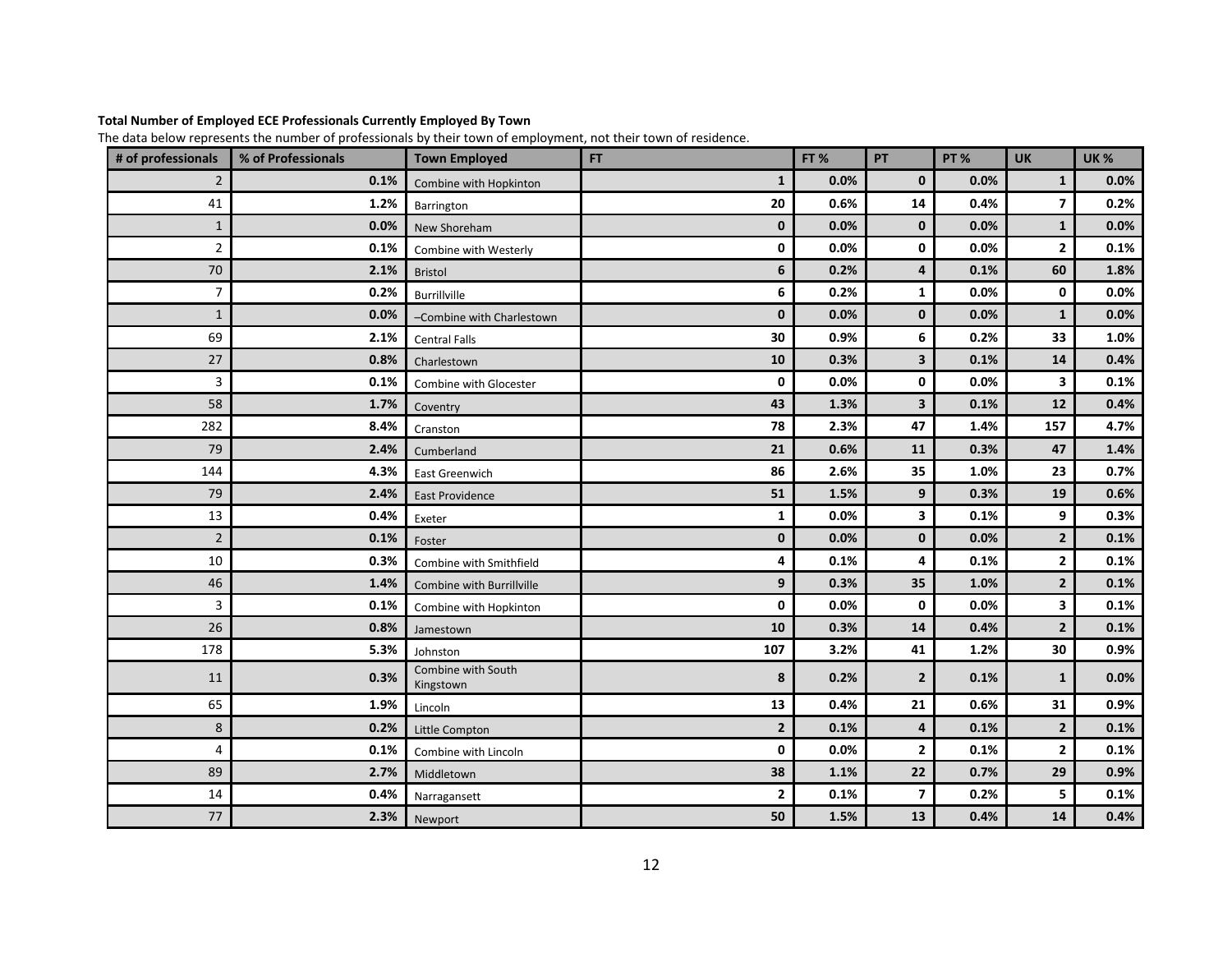| 95             | 2.8%         | North Kingstown                 | 59           | 1.8%  | 12           | 0.4%  | 24             | 0.7%    |
|----------------|--------------|---------------------------------|--------------|-------|--------------|-------|----------------|---------|
| 75             | 2.2%         | North Providence                | 56           | 1.7%  | 8            | 0.2%  | 11             | 0.3%    |
| $\overline{2}$ | 0.1%         | Scituate                        | $\mathbf{2}$ | 0.1%  | 0            | 0.0%  | 0              | 0.0%    |
| 42             | 1.3%         | North Smithfield                | 25           | 0.7%  | 12           | 0.4%  | 5              | 0.1%    |
| 8              | 0.2%         | Combine with Burrillville       | 8            | 0.2%  | $\mathbf 0$  | 0.0%  | 0              | $0.0\%$ |
| 168            | 5.0%         | Pawtucket                       | 65           | 1.9%  | 13           | 0.4%  | 90             | 2.7%    |
| 6              | 0.2%         | Combine with South<br>Kingstown | 0            | 0.0%  | $\mathbf 0$  | 0.0%  | 6              | 0.2%    |
| 8              | 0.2%         | Portsmouth                      | $\mathbf{0}$ | 0.0%  | $\mathbf{1}$ | 0.0%  | $\overline{7}$ | 0.2%    |
| 513            | 15.3%        | Providence                      | 184          | 5.5%  | 49           | 1.5%  | 280            | 8.3%    |
| 57             | 1.7%         | Combine with East Providence    | 41           | 1.2%  | 5            | 0.1%  | 11             | 0.3%    |
| 15             | 0.4%         | Combine with East Providence    | 4            | 0.1%  | 0            | 0.0%  | 11             | 0.3%    |
| 10             | 0.3%         | Combine with North<br>Kingstown | $\mathbf{1}$ | 0.0%  | 8            | 0.2%  | $\mathbf{1}$   | 0.0%    |
| 150            | 4.5%         | Smithfield                      | 76           | 2.3%  | 25           | 0.7%  | 49             | 1.5%    |
| $\overline{7}$ | 0.2%         | South Kingstown                 | 4            | 0.1%  | $\mathbf{1}$ | 0.0%  | $\overline{2}$ | 0.1%    |
| 28             | 0.8%         | Tiverton                        | 16           | 0.5%  | 4            | 0.1%  | 8              | 0.2%    |
| 60             | 1.8%         | Combine with South<br>Kingstown | 32           | 1.0%  | 3            | 0.1%  | 25             | 0.7%    |
| 69             | 2.1%         | Warren                          | 23           | 0.7%  | 9            | 0.3%  | 37             | 1.1%    |
| 273            | 8.1%         | Warwick                         | 170          | 5.1%  | 47           | 1.4%  | 56             | 1.7%    |
| 20             | 0.6%         | West Greenwich                  | 1            | 0.0%  | 8            | 0.2%  | 11             | 0.3%    |
| 76             | 2.3%         | <b>West Warwick</b>             | 47           | 1.4%  | 8            | 0.2%  | 21             | 0.6%    |
| 95             | 2.8%         | Westerly                        | 52           | 1.5%  | 25           | 0.7%  | 18             | 0.5%    |
| $\mathbf{1}$   | 0.0%         | Combine with Charlestown        | $\mathbf{0}$ | 0.0%  | $\mathbf{0}$ | 0.0%  | $\mathbf{1}$   | 0.0%    |
| 157            | 4.7%         | Woonsocket                      | 82           | 2.4%  | 9            | 0.3%  | 66             | 2.0%    |
| 3              | 0.1%         | Combine with Hopkinton          | $\bf{0}$     | 0.0%  | $\bf{0}$     | 0.0%  | $\mathbf{3}$   | 0.1%    |
| 8              | 0.2%         | Unknown                         | 0            | 0.0%  | 0            | 0.0%  | 8              | 0.2%    |
| 3357           | $\mathbf{1}$ |                                 | 1544         | 46.0% | 548          | 16.3% | 1265           | 37.7%   |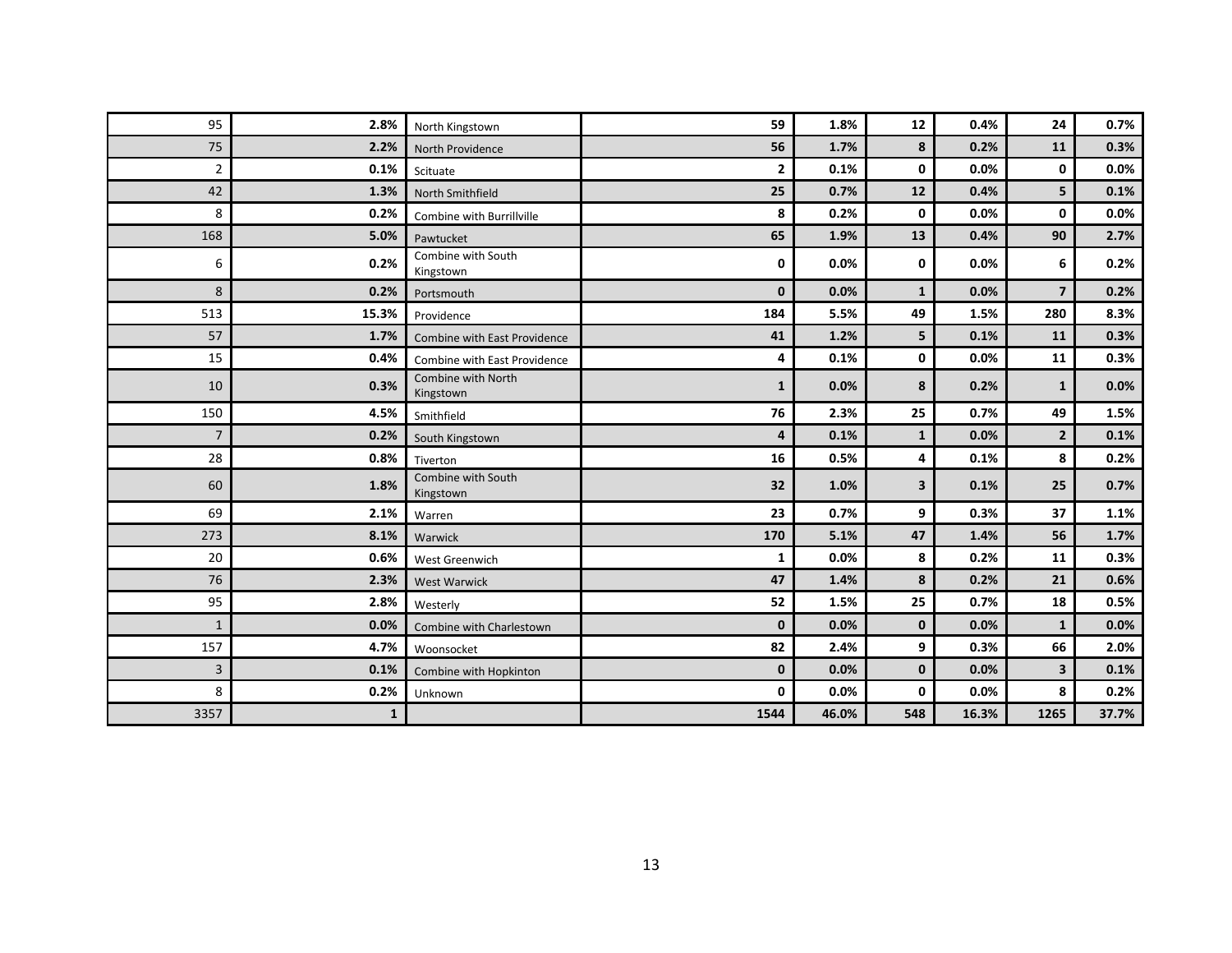#### **Education and Experience**

Research has consistently found large positive associations between level of education of parents and teachers and the achievements and behavior of young children (Shonkoff & Phillips, 2000). According to the seminal Transforming the Workforce report, best practice recommendations are that all lead teachers in early childhood programs birth through eight should have a bachelor's degree (IOM, 2015).

#### **Total Number of Employed ECE Professionals By Highest Educational Level Achieved**

Education information was optional in the Workforce Registry. Participants had the ability to record information about their attended institution, GPA, courses taken, and to upload associated transcripts.

|                              |                    |                                               |        |       |             | Gender |                |       |           |         | Full-Time/Part-Time |      |     |       |
|------------------------------|--------------------|-----------------------------------------------|--------|-------|-------------|--------|----------------|-------|-----------|---------|---------------------|------|-----|-------|
| # of<br><b>Professionals</b> | % of Professionals | <b>Highest</b><br><b>Educational</b><br>Level | Female | %     | Male        | %      | <b>UK</b>      | %     | <b>FT</b> | %       | <b>PT</b>           | %    | UK  | %     |
| 398                          | 14.3%              | High School                                   | 285    | 9.9%  | 14          | 0.5%   | 99             | 3.4%  | 198       | 9.5%    | 90                  | 4.3% | 110 | 27.6% |
| 15                           | 0.5%               | Postsecondary<br>non-degree<br>award          | 13     | 0.4%  | $\mathbf 0$ | 0.0%   | $\overline{2}$ | 0.1%  | 6         | 0.3%    | 4                   | 0.2% | 5   | 33.3% |
| 167                          | 6.0%               | Associates<br>Degree                          | 101    | 3.8%  |             | 0.0%   | 66             | 2.4%  | 112       | 5.4%    | 19                  | 0.9% | 36  | 21.5% |
| 497                          | 17.9%              | Bachelor's<br>Degree                          | 362    | 10.8% | 9           | 0.3%   | 126            | 4.0%  | 256       | 12.2%   | 61                  | 2.9% | 180 | 36.2% |
| 193                          | 6.9%               | Master's Degree                               | 140    | 4.2%  | 3           | 0.1%   | 50             | 1.4%  | 101       | 4.8%    | 18                  | 0.9% | 74  | 38.3% |
|                              | 0.0%               | Doctoral or<br>professional<br>degree         | 1      | 0.0%  | $\mathbf 0$ | 0.0%   | $\mathbf{0}$   | 0.0%  | 1         | 0.0%    | $\mathbf 0$         | 0.0% | 0   | 0%    |
| 2,044                        | 73.5%              | <b>Unknown</b>                                | 340    | 10.0% | 32          | 0.7%   | 1672           | 47.9% | 870       | 0.41587 | 356                 | 0.17 | 0   | 0%    |
| 2,780                        | 100%               | <b>TOTAL</b>                                  |        |       |             |        |                |       |           |         |                     |      |     |       |

 *3,315 \* Number of Records*

#### **PROFESSIONAL DEVELOPMENT**

#### **Total Number of Employed ECE Professionals with RIELDS Certificate Appropriate to Role**

This data is based on the information professionals have indicated within their Workforce Registries and was an optional field. Based on information managed by RIDE through the project, we anticipate these numbers in actually to be drastically different. A goal of the grant was to be able to import past participant data into ECEDS, however, due to various factors this was not able to be accomplished before the grant ended, yet remains a goal for a later date. As a result, the data below, represents what individuals added into their Workforce Registries themselves.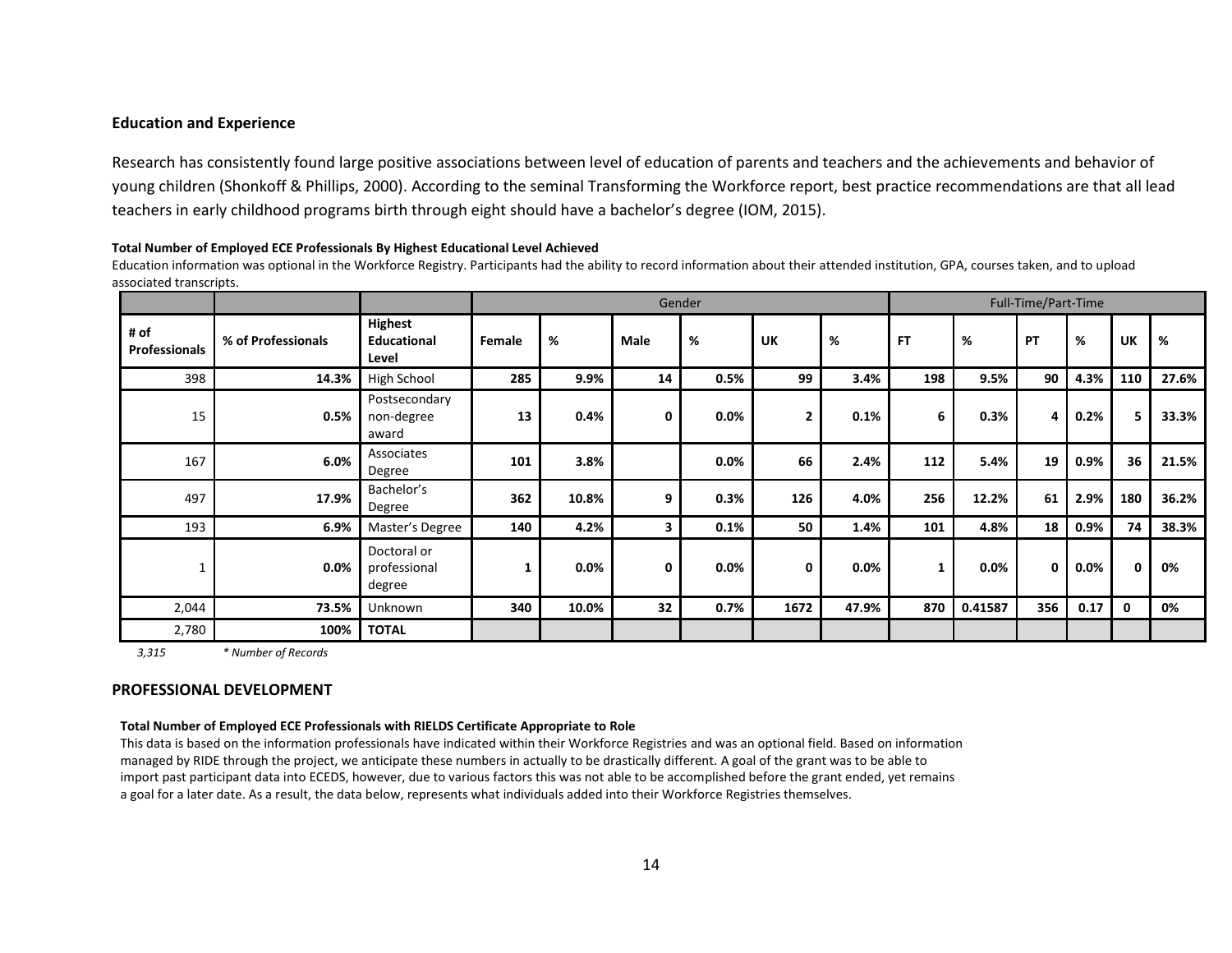|                                       | # of Professionals | % of Professionals |
|---------------------------------------|--------------------|--------------------|
| <b>Centers</b>                        | 314                | 11.3%              |
| <b>Education Coordinators</b>         | 28                 | 1.0%               |
| Program Administrators                | 45                 | 1.6%               |
| Teachers                              | 108                | 3.9%               |
| <b>Teacher Assistants</b>             | 47                 | 1.7%               |
| Other                                 | 86                 | 3.1%               |
| <b>Family Child Care Homes</b>        | 0                  | $0.0\%$            |
| <b>Family Child Care Educators</b>    | 0                  | 0.0%               |
| Family Child Care Teaching Assistants | 0                  | $0.0\%$            |
| <b>Public Schools</b>                 | 12                 | 0.4%               |
| <b>Education Lead</b>                 | 2                  | 0.1%               |
| <b>ECE Teacher</b>                    | 3                  | 0.1%               |
| <b>ECE ECSE Teacher</b>               | 0                  | 0.0%               |
| <b>Teaching Assistant</b>             | 0                  | 0.0%               |
| <b>Unknown Role</b>                   | 2,128              | 23.4%              |
|                                       | 2,780              | <b>TOTAL</b>       |

### **Total Number of Employed ECE Professionals with a Specific Credential**

Credential information was optional. Those with Rhode Island State Teaching Certification had the ability to link with existing databases within the Department of Education to pull this information into their Workforce Registry account.

|                                        | <b>Total</b> |    | <b>PT</b> | <b>UK</b> |
|----------------------------------------|--------------|----|-----------|-----------|
| Frequency of Credential                |              |    |           |           |
| AED (automated external defibrillator) | ᅩᄼ           |    |           |           |
| Certification, Other                   | 144          | 76 | -16       | ےر        |
| Child Development Associate (CDA)      | 39           | 29 |           |           |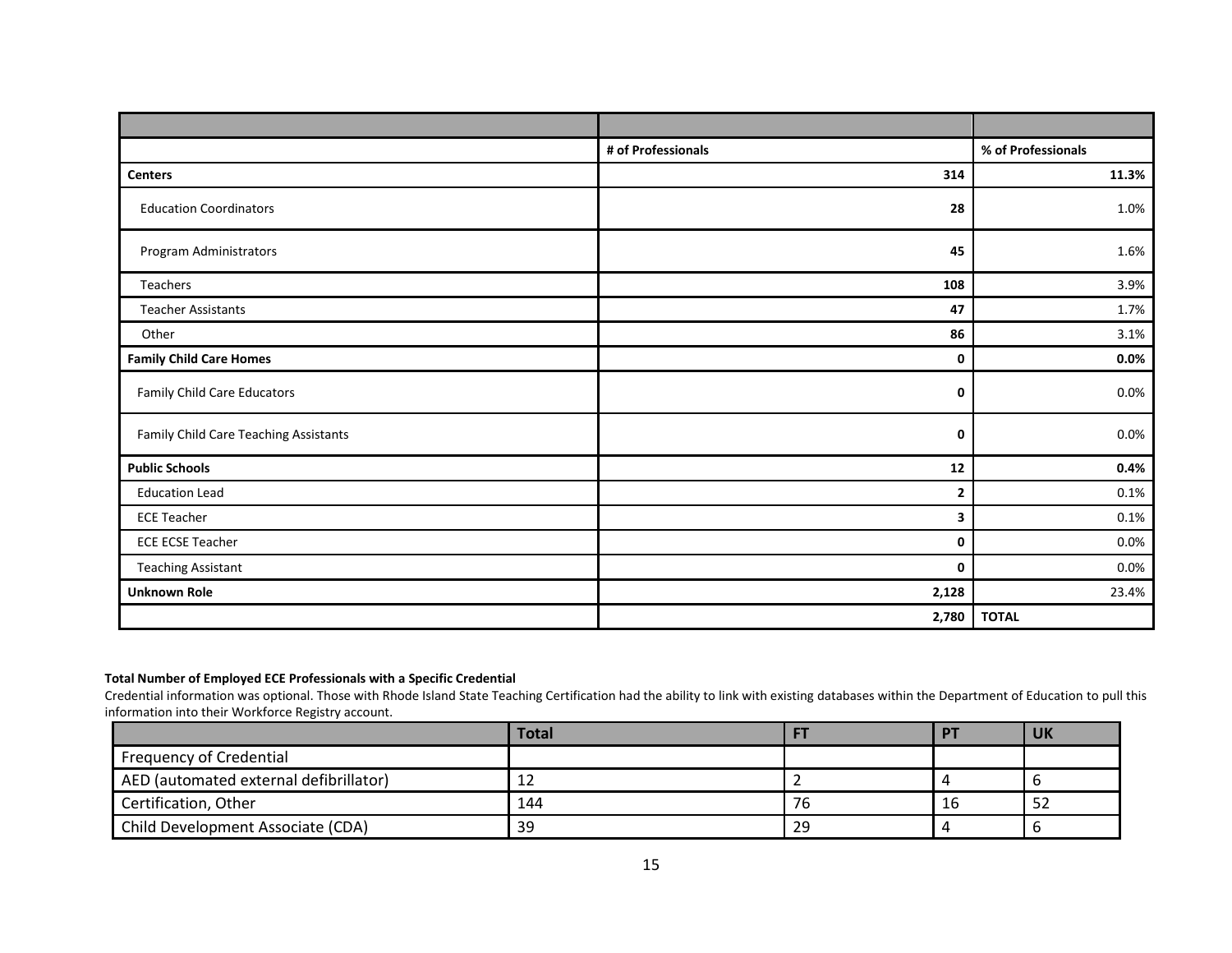| CPR (cardiopulmonary resuscitation) | 108 | 42  | 23 | 43 |
|-------------------------------------|-----|-----|----|----|
| Endorsement                         |     |     |    |    |
| First Aid and CPR                   | 185 | 116 | 11 | 58 |
| First Aid, CPR and AED              | 446 | 299 | 71 | 76 |
| License, Any Nursing                | 33  | 9   | 17 |    |
| License, Other                      | 23  | 14  |    |    |
| <b>Other Credential</b>             | 92  | 47  |    | 38 |
| Pediatric First Aid and CPR         | 32  | 27  |    |    |
| Pediatric First Aid, CPR and AED    | 75  | 54  | 16 |    |
| <b>RIELDS Certificate</b>           | 327 | 230 | 25 | 72 |
| Teacher Certification (Other State) | 37  | 17  | 5  | 15 |
| <b>RI Educator Certificate</b>      | 300 | 187 | 33 | 80 |

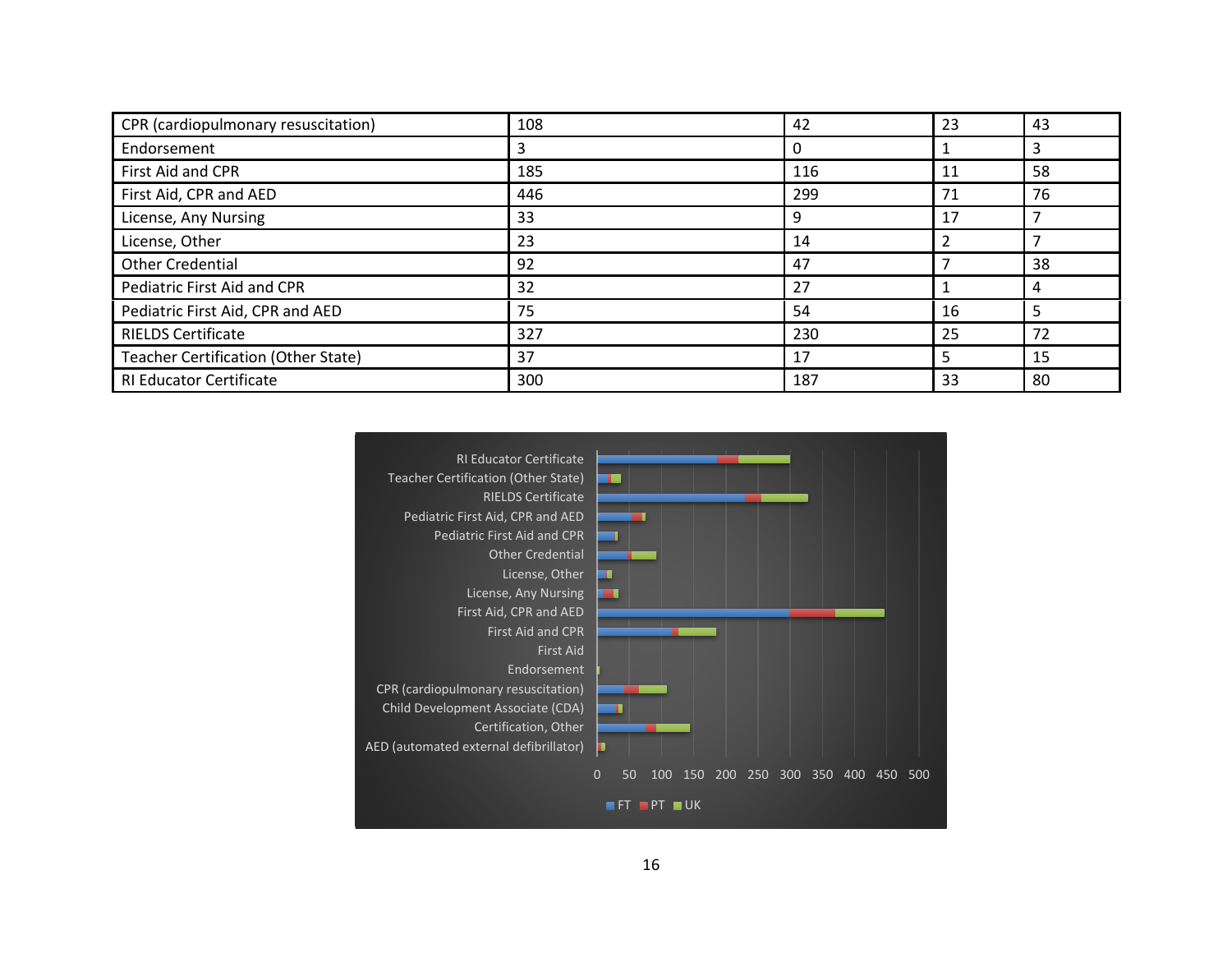### **Compensation**

Lower levels of compensation have been shown to be associated with higher teacher turnover, lower teacher morale, and lower levels of observed quality (Cochran, 2007; Torquati, Raikes, & Huddleston-Casas, 2007; Peisner-Feinberg et al., 2000). Stability of teachers and caregivers affects children both directly and indirectly. Directly, continuity in teachers is critical for children's ability to feel secure and to ensure that the adult knows the children. Indirectly, children are affected negatively when teachers and caregivers leave because of the negative impacts on staff morale and increased difficulty for remaining staff to train and integrate new teachers into the program. Nationally, childhood care and education teacher wages are substantially lower than those occupations held by persons with similar education and experience (U.S. Bureau of Labor Statistics, 2013).

#### **Average Compensation of Employed ECE Professionals By Program Type and Role**

The compensation and benefits tables below represent data that employers entered on behalf of their staff. The state worked with program administrators to support them in entering data into these fields and in feeling comfortable with sharing this information. Registry developers thought that by having employers enter this information, that it would ensure the greatest degree of accuracy. However, there was some distrust and discomfort among administrators in sharing this information, and as it was not required for the universal program application, the number of responses remained low.

|                   |                           | Part<br><b>Time</b> |      |                          |     |                          |     |                          |        |                          | <b>Full Time</b> |    |                                       |     |       |     |                          |         |
|-------------------|---------------------------|---------------------|------|--------------------------|-----|--------------------------|-----|--------------------------|--------|--------------------------|------------------|----|---------------------------------------|-----|-------|-----|--------------------------|---------|
|                   |                           | #                   |      | Avg Hourly               | Min |                          | Max |                          | Median |                          | #                |    | Avg Hourly                            | Min |       | Max |                          |         |
|                   |                           |                     | Rate |                          |     |                          |     |                          |        |                          |                  |    | Rate* (Based<br>on Reported<br>Wages) |     |       |     |                          | Median  |
| Centers           |                           |                     |      |                          |     |                          |     |                          |        |                          |                  |    |                                       |     |       |     |                          |         |
|                   | Education<br>Coordinator  | 15                  | \$   | 20.36                    | \$  | 13.00                    | \$. | 24.04                    | \$     | 18.52                    | 98               | S  | 17.96                                 | \$  | 14.43 | \$. | 24.50                    | \$19.47 |
|                   | Teacher                   | 71                  | \$   | 12.56                    | \$  | 9.60                     | \$  | 16.00                    | \$.    | 12.80                    | 558              | Ś. | 14.48                                 | \$. | 9.60  |     | \$25.97                  | \$17.79 |
|                   | <b>Teaching Assistant</b> | 205                 | \$   | 10.79                    | \$  | 9.60                     | \$. | 15.26                    | \$     | 12.43                    | 418              |    | 11.28                                 | \$  | 9.60  | \$. | 16.48                    | \$13.04 |
|                   | Administrator             | 13                  | \$   | 34.11                    | \$  | 34.11                    | \$. | 34.11                    | \$     | 34.11                    | 144              | \$ | 24.84                                 | \$. | 15.00 | \$  | 50.96                    | \$32.98 |
| Public<br>Schools |                           |                     |      |                          |     |                          |     |                          |        |                          |                  |    |                                       |     |       |     |                          |         |
|                   | <b>Education Lead</b>     | 0                   | \$   | $\overline{\phantom{a}}$ | \$  | $\overline{a}$           | \$  | $\overline{\phantom{a}}$ | \$     | $\blacksquare$           | 9                | \$ | $\mathbf{r}$                          | \$  |       | \$  | $\blacksquare$           | \$      |
|                   | <b>ECE Teacher</b>        | 0                   | \$   | $\overline{\phantom{0}}$ | \$  | $\blacksquare$           | \$  | $\overline{\phantom{a}}$ | \$     | $\overline{\phantom{a}}$ | 25               | Ŝ. | 30.00                                 | \$  | 30.00 | \$. | 30.00                    | \$30.00 |
|                   | <b>ECE ECSE Teacher</b>   | 0                   | \$   |                          | \$  | $\overline{\phantom{a}}$ | \$  | $\overline{\phantom{a}}$ | \$     | $\overline{\phantom{a}}$ | 0                | Ś  | $\overline{\phantom{0}}$              | \$  |       | \$  | $\overline{\phantom{a}}$ | Ś       |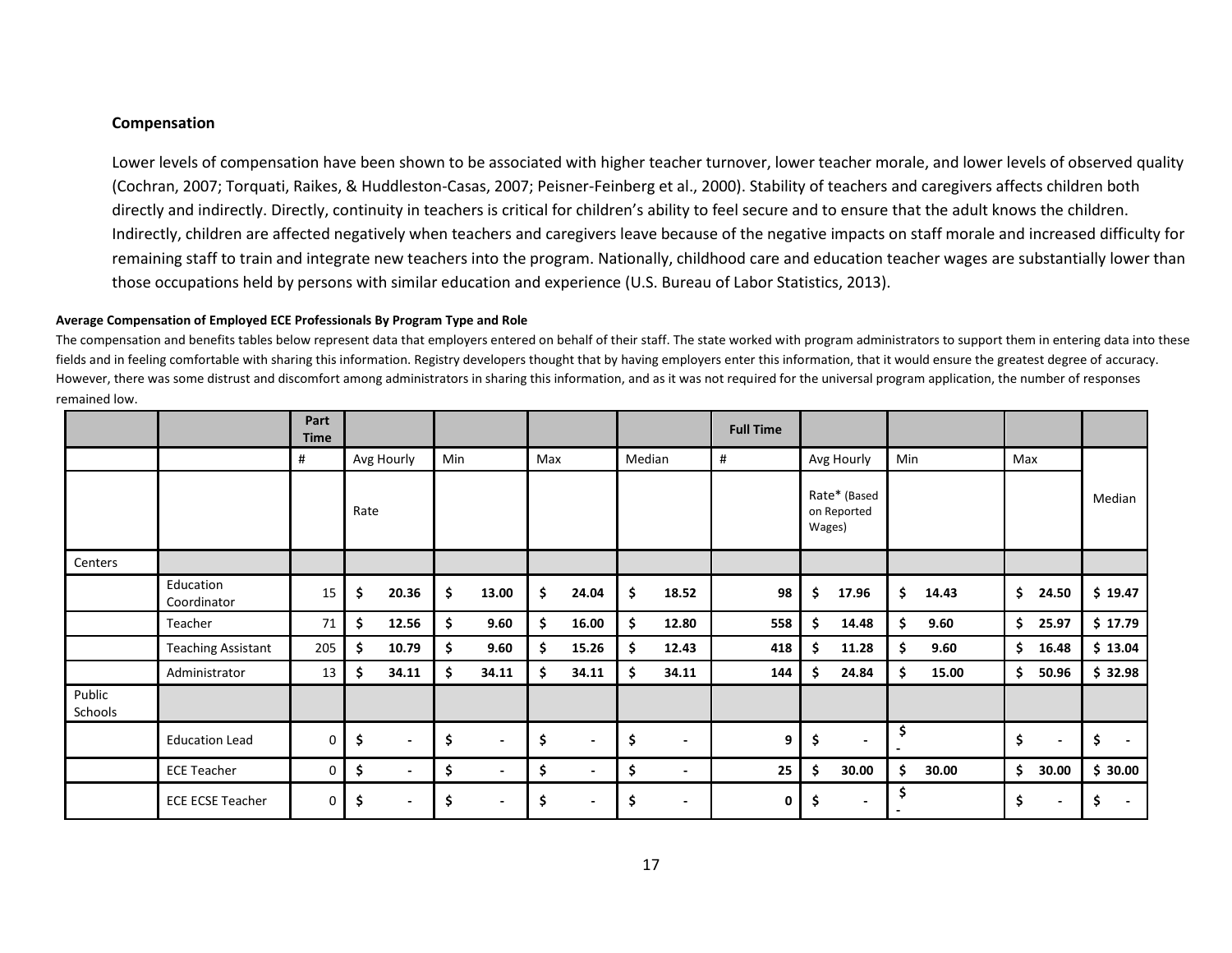|                            | <b>Teaching Assistant</b>                      |   |  |  |  | - | 25 | 20.33 | 17.00 |  | 22.00 | 19.50 |
|----------------------------|------------------------------------------------|---|--|--|--|---|----|-------|-------|--|-------|-------|
| Family Child<br>Care Homes |                                                |   |  |  |  |   |    |       |       |  |       |       |
|                            | Family Child Care<br>Owner                     |   |  |  |  |   |    |       |       |  |       |       |
|                            | Family Child Care<br><b>Teaching Assistant</b> | u |  |  |  |   |    |       |       |  |       |       |

### **Average Compensation of Employed ECE Professionals Currently Employed By Program Type, Role, and Highest Education Level**

This information was provided by program administrators.

|                |                                        | <b>Part Time</b>             |      |                   |            |       |            |       |               |       | <b>Full</b><br><b>Time</b> |     |               |     |         |             |               |
|----------------|----------------------------------------|------------------------------|------|-------------------|------------|-------|------------|-------|---------------|-------|----------------------------|-----|---------------|-----|---------|-------------|---------------|
|                |                                        | # of<br><b>Professionals</b> |      | <b>Avg Hourly</b> | <b>Min</b> |       | <b>Max</b> |       | <b>Median</b> |       | #                          | Avg | Annual        | Min |         | <b>Max</b>  | <b>Median</b> |
|                |                                        |                              | Rate |                   |            |       |            |       |               |       |                            |     | <b>Salary</b> |     |         |             |               |
| <b>Centers</b> |                                        |                              |      |                   |            |       |            |       |               |       |                            |     |               |     |         |             |               |
| 114            | <b>Education</b><br><b>Coordinator</b> |                              |      |                   |            |       |            |       |               |       |                            |     |               |     |         |             |               |
| 14             | High School<br>Diploma                 | 3                            |      |                   |            |       |            |       |               |       | 11                         |     |               |     |         |             |               |
| 0              | Associates Degree                      | $\boldsymbol{0}$             |      |                   |            |       |            |       |               |       | 0                          |     |               |     |         |             |               |
| 40             | Bachelor's Degree                      | $\overline{7}$               | Ś    | 24.04             | \$         | 24.04 | \$         | 24.04 | \$            | 24.04 | 33                         |     | \$16.57       |     | \$14.43 | \$<br>19.77 | \$17.10       |
| 22             | Master's Degree<br>or Higher           | $\overline{2}$               |      |                   |            |       |            |       |               |       | 20                         | \$. | 21.25         | \$  | 18.00   | \$<br>24.50 | \$21.25       |
| 38             | Unknown<br>Education                   | 3                            | \$.  | 13.00             | \$         | 13.00 | \$         | 13.00 | \$            | 13.00 | 34                         | \$  | 17.17         | \$  | 15.00   | \$<br>20.51 | \$17.76       |
| 643            | <b>Teacher</b>                         |                              |      |                   |            |       |            |       |               |       |                            |     |               |     |         |             |               |
| 90             | High School<br>Diploma                 | 13                           | \$   | 11.38             | \$.        | 11.00 | \$         | 11.76 | \$            | 11.38 | 77                         | \$  | 11.96         | \$  | 10.25   | \$<br>13.96 | \$12.11       |
| 69             | Associates Degree                      | 8                            |      |                   |            |       |            |       |               |       | 60                         | \$. | 12.28         | \$  | 9.60    | \$<br>13.50 | \$11.55       |
| 118            | Bachelor's Degree                      | 12                           | \$   | 11.87             | \$         | 9.60  | \$         | 14.00 | \$            | 11.80 | 106                        | S.  | 18.81         | \$  | 13.54   | \$<br>25.97 | \$19.76       |
| 31             | Master's Degree<br>or Higher           | 5                            | \$.  | 12.00             | \$.        | 12.00 | \$.        | 12.00 | \$            | 12.00 | 26                         | Ś.  | 22.56         | \$  | 22.56   | \$<br>22.56 | \$22.56       |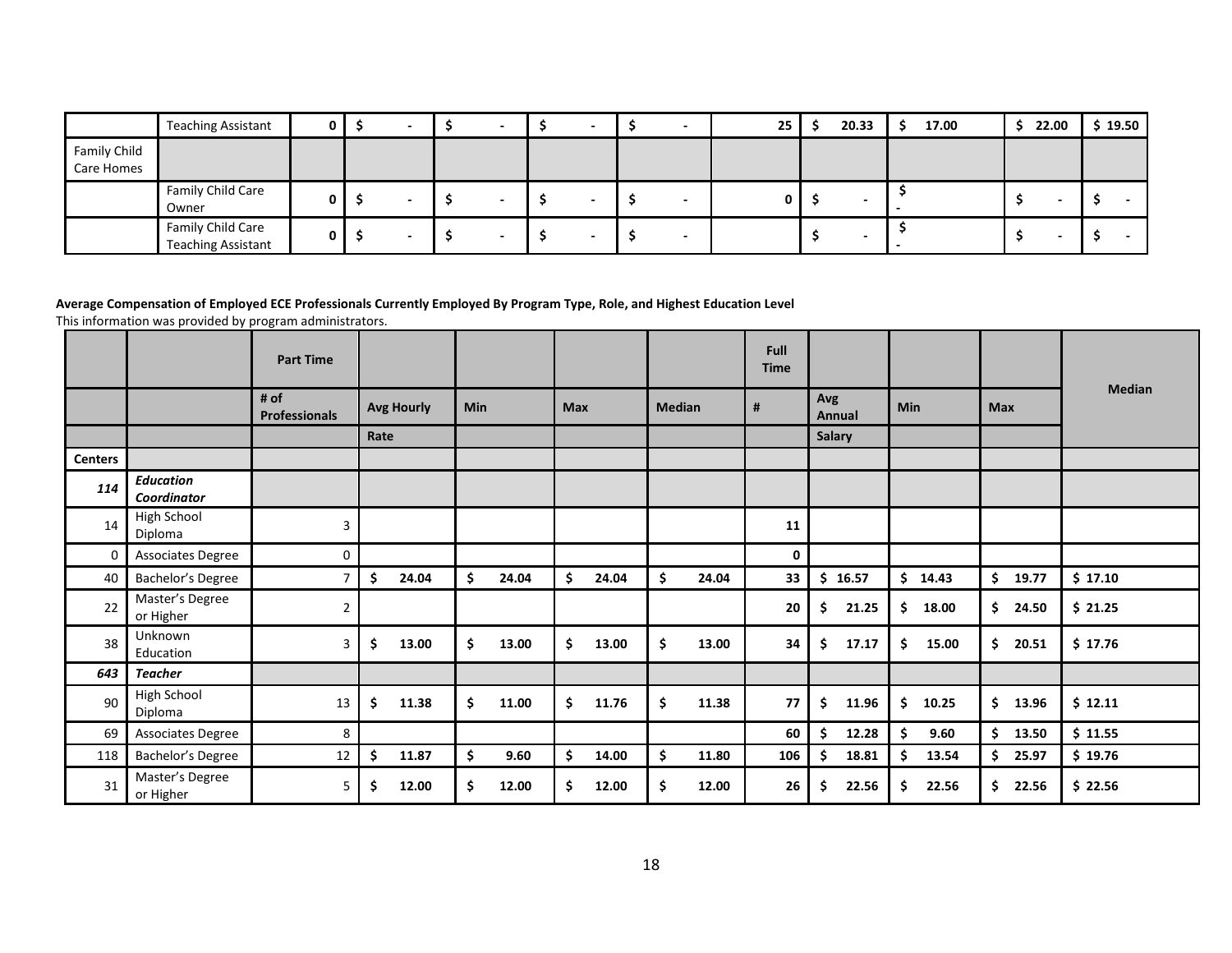| 335                             | Unknown<br>Education                | 33                        | \$<br>13.39 | \$<br>11.00 | \$<br>16.00 | \$<br>13.50 | 301            | $\frac{1}{2}$ | 12.70 | \$11.00                      | \$16.00      | \$13.50 |
|---------------------------------|-------------------------------------|---------------------------|-------------|-------------|-------------|-------------|----------------|---------------|-------|------------------------------|--------------|---------|
| 624                             | <b>Teaching</b><br><b>Assistant</b> |                           |             |             |             |             |                |               |       |                              |              |         |
| 86                              | High School<br>Diploma              | 26                        | \$<br>10.34 | \$<br>9.60  | \$<br>12.00 | \$<br>10.80 | 60             | \$            | 10.76 | \$9.60                       | \$<br>12.49  | \$11.05 |
| 47                              | Associates Degree                   | 9                         | \$<br>10.00 | \$<br>10.00 | \$<br>10.00 | \$<br>10.00 | 38             | \$            | 12.90 | \$10.00                      | \$<br>15.38  | \$12.69 |
| 24                              | Bachelor's Degree                   | 9                         | \$<br>10.30 | \$<br>10.30 | \$<br>10.30 | \$<br>10.30 | 15             | \$            | 12.58 | \$<br>10.00                  | \$<br>15.00  | \$12.50 |
| 4                               | Master's Degree<br>or Higher        | 4                         | \$<br>11.55 | \$<br>11.55 | \$<br>11.55 | \$<br>11.55 | $\mathbf 0$    |               |       |                              |              |         |
| 458                             | Unknown<br>Education                | 154                       | \$<br>10.90 | \$<br>9.60  | \$<br>15.26 | \$<br>12.43 | 12             | \$            | 10.67 | \$<br>9.60                   | \$<br>16.48  | \$13.04 |
| 399                             | <b>Administrator</b>                |                           |             |             |             |             |                |               |       |                              |              |         |
| 18                              | High School<br>Diploma              | $\mathbf 0$               |             |             |             |             | 13             | \$            | 25.48 | \$<br>25.48                  | \$25.48      | \$25.48 |
| 3                               | Associates Degree                   | $\mathbf 0$               |             |             |             |             | $\overline{2}$ | \$            | 16.50 | $\ddot{\bm{\zeta}}$<br>16.50 | \$<br>16.50  | \$16.50 |
| $71\,$                          | Bachelor's Degree                   | $\ensuremath{\mathsf{3}}$ |             |             |             |             | 29             | \$            | 23.66 | \$<br>16.97                  | \$<br>37.50  | \$27.24 |
| 41                              | Master's Degree<br>or Higher        | $\mathsf 3$               | \$<br>34.11 | \$<br>34.11 | \$<br>34.11 | \$<br>34.11 | 22             | \$            | 26.91 | \$<br>26.44                  | 27.37<br>\$. | \$26.91 |
| 266                             | Unknown<br>Education                | $\overline{7}$            |             |             |             |             | 78             | \$            | 26.03 | \$<br>15.00                  | \$.<br>50.96 | \$32.98 |
| <b>Public</b><br><b>Schools</b> |                                     |                           |             |             |             |             |                |               |       |                              |              |         |
| 36                              | <b>Education Lead</b>               |                           |             |             |             |             |                |               |       |                              |              |         |
|                                 | <b>High School</b><br>Diploma       |                           |             |             |             |             |                |               |       |                              |              |         |
|                                 | Associates Degree                   |                           |             |             |             |             |                |               |       |                              |              |         |
|                                 | Bachelor's Degree                   |                           |             |             |             |             |                |               |       |                              |              |         |
|                                 | Master's Degree<br>or Higher        |                           |             |             |             |             |                |               |       |                              |              |         |
|                                 | Unknown<br>Education                |                           |             |             |             |             |                |               |       |                              |              |         |
| 474                             | <b>ECE Teacher</b>                  |                           |             |             |             |             |                |               |       |                              |              |         |
|                                 | High School<br>Diploma              |                           |             |             |             |             |                |               |       |                              |              |         |
|                                 | Associates Degree                   |                           |             |             |             |             |                |               |       |                              |              |         |
|                                 | Bachelor's Degree                   |                           |             |             |             |             |                |               |       |                              |              |         |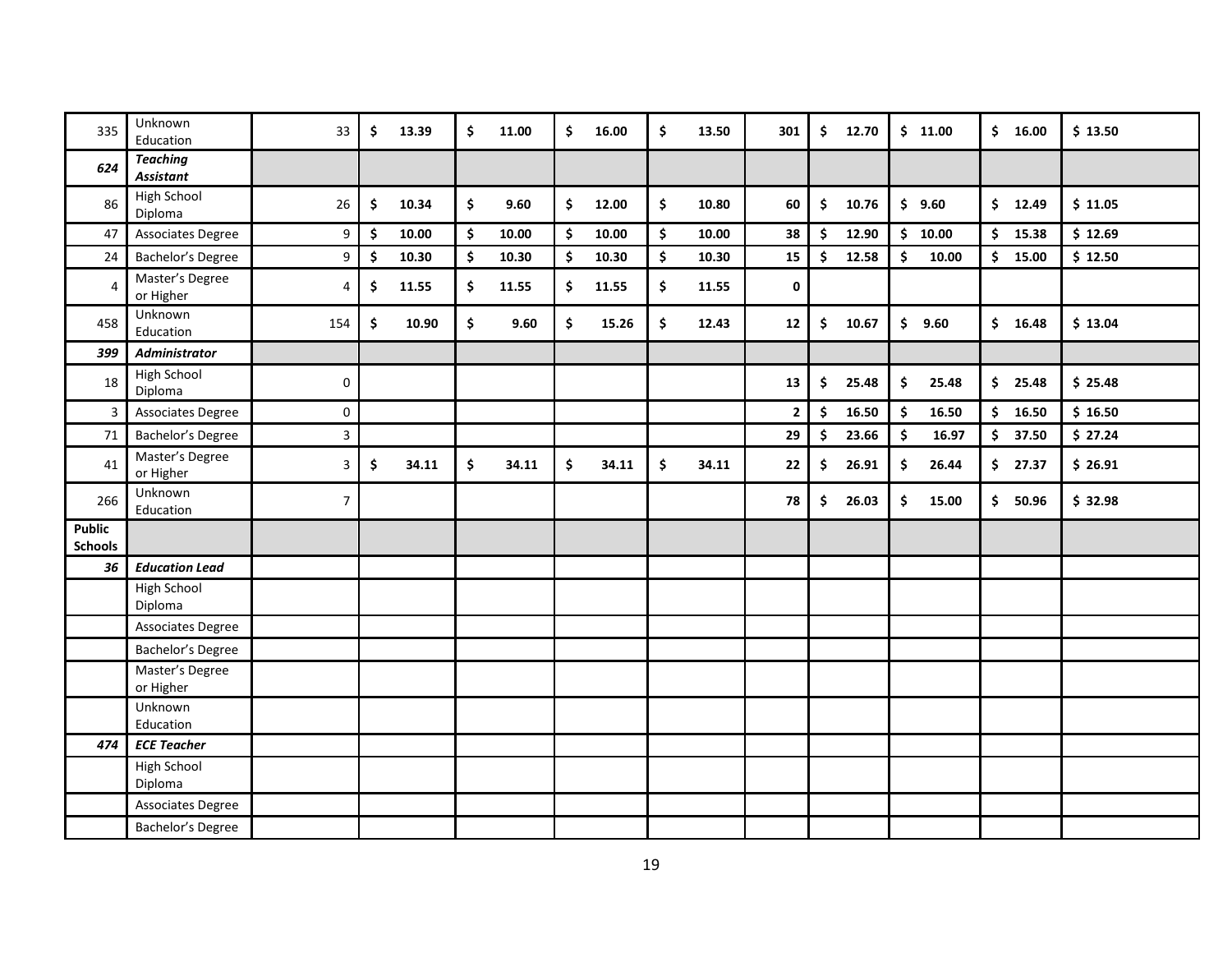|                                  | Master's Degree<br>or Higher                        |  |  | $\mathbf{1}$ | $\ddot{\mathsf{s}}$<br>30.00 | \$30.00 | \$30.00 | \$30.00 |
|----------------------------------|-----------------------------------------------------|--|--|--------------|------------------------------|---------|---------|---------|
|                                  | Unknown<br>Education                                |  |  |              |                              |         |         |         |
| 0                                | <b>ECE ECSE Teacher</b>                             |  |  |              |                              |         |         |         |
|                                  | High School<br>Diploma                              |  |  |              |                              |         |         |         |
|                                  | Associates Degree                                   |  |  |              |                              |         |         |         |
|                                  | Bachelor's Degree                                   |  |  |              |                              |         |         |         |
|                                  | Master's Degree<br>or Higher                        |  |  |              |                              |         |         |         |
|                                  | Unknown<br>Education                                |  |  |              |                              |         |         |         |
| 25                               | <b>Teaching</b><br><b>Assistant</b>                 |  |  |              |                              |         |         |         |
|                                  | <b>High School</b><br>Diploma                       |  |  | $\mathbf{2}$ | \$19.50                      | \$17.00 | \$22.00 | \$19.50 |
|                                  | Associates Degree                                   |  |  |              |                              |         |         |         |
|                                  | Bachelor's Degree                                   |  |  |              |                              |         |         |         |
|                                  | Master's Degree<br>or Higher                        |  |  | $\mathbf{1}$ | \$22.00                      | \$22.00 | \$22.00 | \$22.00 |
|                                  | Unknown<br>Education                                |  |  |              |                              |         |         |         |
| Family<br>Child<br>Care<br>Homes |                                                     |  |  |              |                              |         |         |         |
| 27                               | <b>Family Child Care</b><br><b>Owner (Provider)</b> |  |  |              |                              |         |         |         |
| $\mathbf{1}$                     | High School<br>Diploma                              |  |  |              |                              |         |         |         |
| $\overline{2}$                   | Associates Degree                                   |  |  |              |                              |         |         |         |
|                                  | Bachelor's Degree                                   |  |  |              |                              |         |         |         |
| $\mathbf{1}$                     | Master's Degree<br>or Higher                        |  |  |              |                              |         |         |         |
|                                  | Unknown<br>Education                                |  |  |              |                              |         |         |         |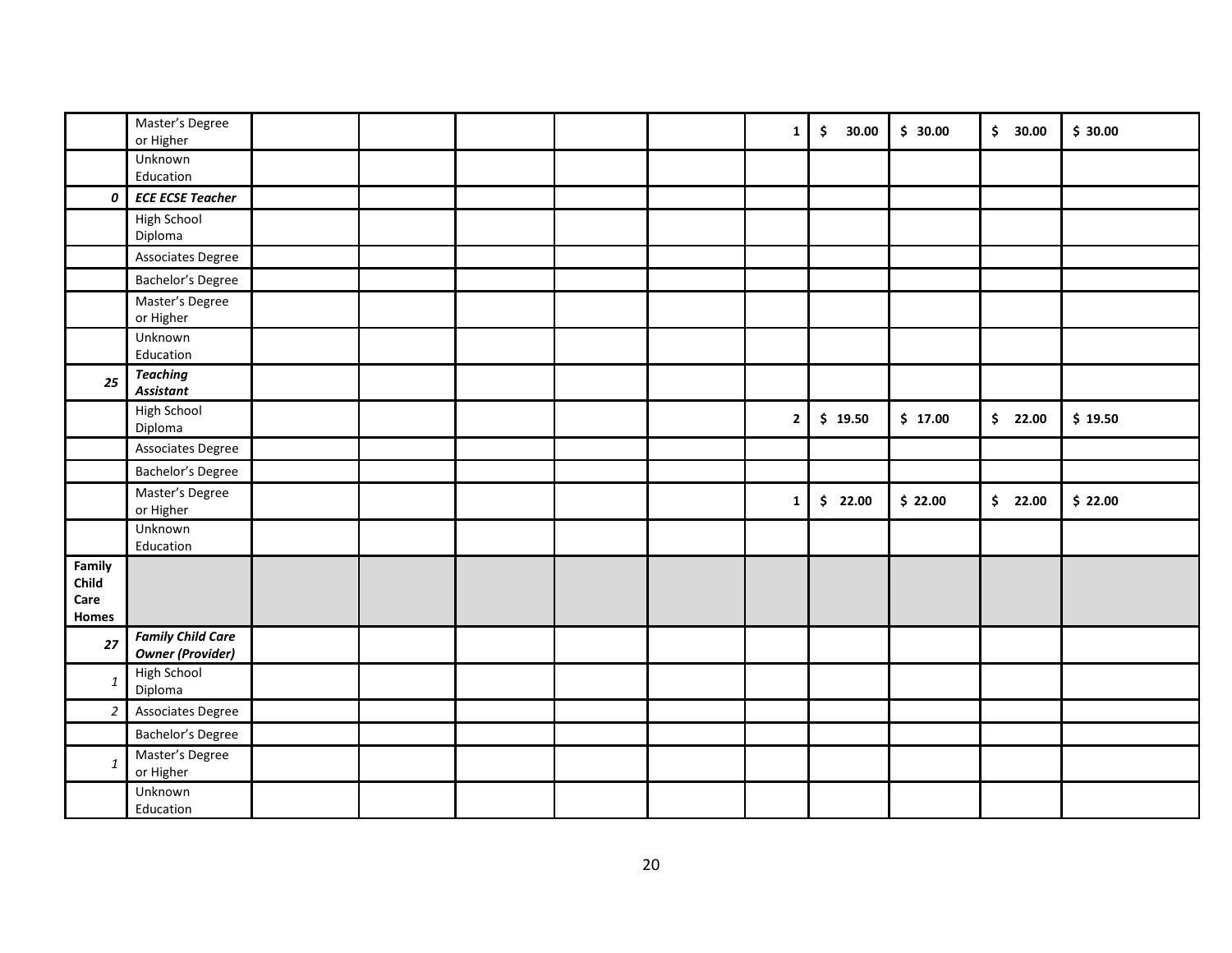| 0 | <b>Family Child Care</b><br>Teaching<br>Assistant |  |  |  |  |  |
|---|---------------------------------------------------|--|--|--|--|--|
|   | <b>High School</b><br>Diploma                     |  |  |  |  |  |
|   | Associates Degree                                 |  |  |  |  |  |
|   | Bachelor's Degree                                 |  |  |  |  |  |
|   | Master's Degree<br>or Higher                      |  |  |  |  |  |
|   | Unknown<br>Education                              |  |  |  |  |  |

# **Benefits**

# **Total Number and Percentage of Employed ECE Professionals Receiving Benefits By Type**

This information was provided by program administrators in regards to their staff.

|                                                                                      |                                                                                       |           |        | <b>Full-Time/Part-Time</b> |       |                                     |
|--------------------------------------------------------------------------------------|---------------------------------------------------------------------------------------|-----------|--------|----------------------------|-------|-------------------------------------|
|                                                                                      | Total # of<br><b>Professionals</b><br><b>Receiving This</b><br><b>Type of Benefit</b> | <b>FT</b> | $%$ of | <b>PT</b>                  | %     | % of Total Registry<br>Participants |
| Total Number of professionals receiving paid holiday leave.                          | 724                                                                                   | 629       | 86.8%  | 95                         | 13%   | 26%                                 |
| Total Number of professionals receiving paid vacation time.                          | 700                                                                                   | 630       | 90%    | 70                         | 10%   | 25%                                 |
| Total Number of professionals receiving paid sick time                               | 693                                                                                   | 618       | 75%    | 75                         | 10.8% | 24.9%                               |
| Total Number of professionals receiving employer subsidized<br>health insurance.     | 484                                                                                   | 461       | 95%    | 23                         | 4.7%  | 17.4%                               |
| Total Number of professionals receiving employer subsidized<br>dental insurance.     | 379                                                                                   | 361       | 95%    | 18                         | 4.7%  | 13.6%                               |
| Total Number of professionals receiving employer subsidized<br>vision insurance.     | 371                                                                                   | 351       | 94.6%  | 20                         | 5.4%  | 13.3%                               |
| Total Number of professionals receiving employer subsidized<br>disability insurance. | 377                                                                                   | 359       | 95.2%  | 18                         | 4.7%  | 13.5%                               |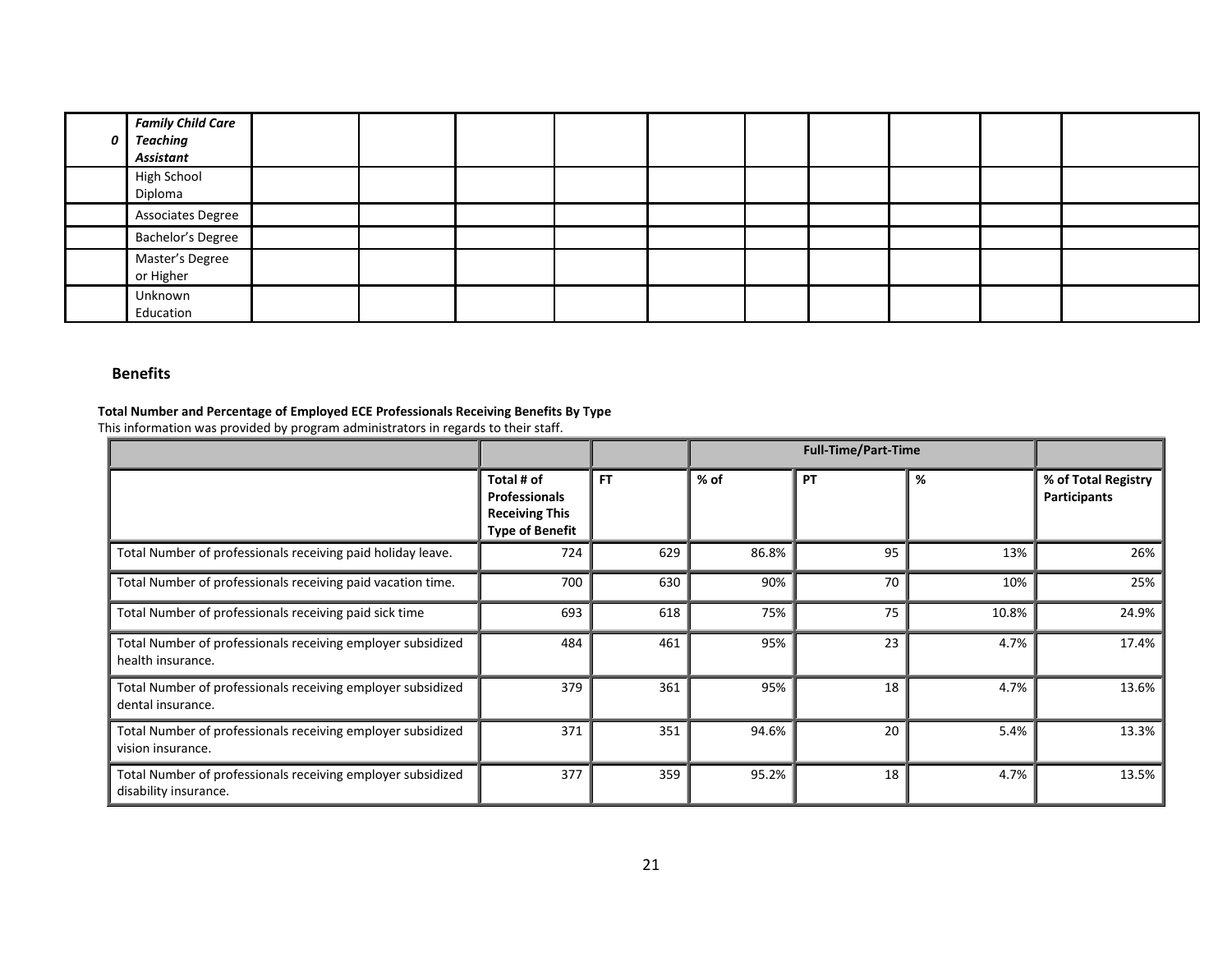| Total Number of professionals with the option to contribute<br>to a retirement plan (no employer contribution). | 455 | 430 | 94.5% | 25 | 5.4% | 16.3% |
|-----------------------------------------------------------------------------------------------------------------|-----|-----|-------|----|------|-------|
| Total Number of professionals receiving an employer<br>subsidized retirement plan.                              | 440 | 411 | 93%   | 29 | 6.5% | 15.8% |
| Total Number of professionals receiving professional<br>membership fees paid for.                               | 321 | 302 | 94%   | 19 | 5.9% | 11.5% |
| Total Number of professionals receiving free or reduced<br>tuition for staff children                           | 437 | 395 | 90.3% | 42 | 9.6% | 15.7% |
| Total Number of professionals receiving tuition assistance                                                      | 872 | 846 | 97%   | 26 | 2.9% | 31.3% |

#### **Limitations**

As with any new system, there are limitations surrounding participation. Use of the system was optional, although highly encouraged for most. The subset of programs for which the registry was required was a small percentage of the state's overall programs. And some programs at the time of the report, still elected to use paper versions of the licensing application. This is not unique to Rhode Island, as historically the percentage of enrolled participants within states' workforce registries have varied widely (Ackerman, 2016). Within Rhode Island, ongoing work is needed to ensure the Workforce Registry is truly representative of the field. We anticipate that as programs become more familiar with the system, and accustomed to using it for the Universal Program Application, that the data contained will become more robust.

The limited participation in the registry also impacts data quality, simply due to participation levels and the completeness of individual profiles. The data presented in this report, reflects both individually reported data, as well as employer reported data. This is different from the previously administered Workforce Study, which included solely individual responses.

Additional considerations when interpreting the data surround the fact that there were some functions of the Early Care and Education Data System which were not completed before the end of the grant, such as related to the RIELDS data upload, as well as the BrightStars QRIS application, which was not launched for use for the field before the end of the grant. While all major developments and testing have been completed, the function hasn't been deployed. Being able to use the electronic system for BrightStars applications, renewals and star rating increases was a major incentive for the field in regards to using and maintaining the quality of the data within ECEDS. Despite this, all programs were encouraged to ensure their ECEDS portals were accurate and complete, in anticipation of the application being released. Additionally, a component of the Workforce Registry which was not built, was the ability to capture data related to Core Competencies and the Career Lattice Education Levels. As a result, we possess limited information to be able to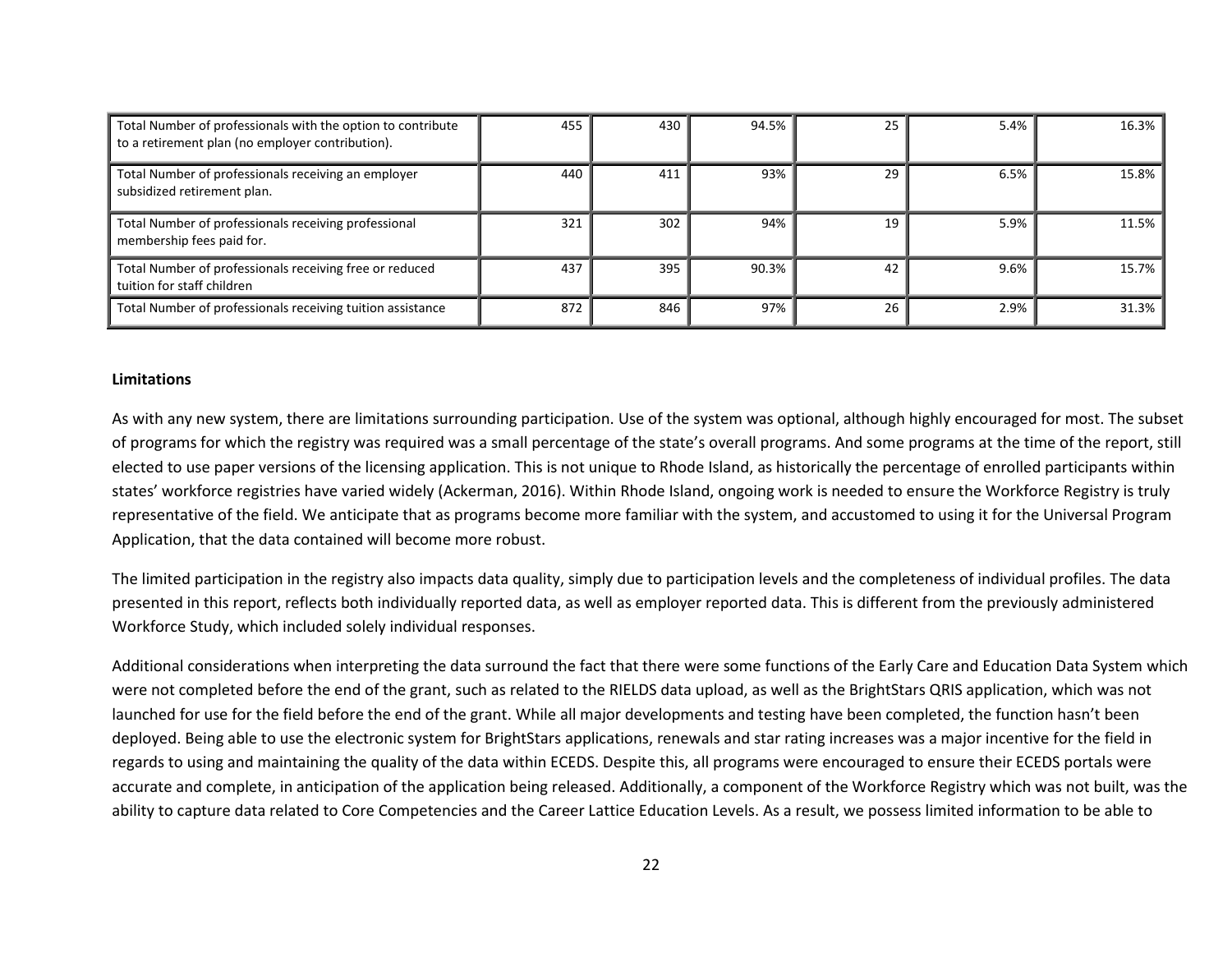answer the question, "How many early childhood professionals are qualified by meeting specific establish standards, to prepare children to succeed at school entry?" at this time.

### **Conclusion**

With the increasing recognition of the vital role the early learning workforce plays on the development and learning of children, there has been increasing focus on understanding the workforce within states, as well as designing and implementing policies which support them. In conjunction, here has been increasing attention on the development and use of workforce registries and their ability to track training, credit-bearing course work, formal education attainment, wages and benefits (Ackerman, 2016).

Progress toward an equitable, efficient, and effective early childhood system requires advancing preparation, workforce supports, and compensation of the workforce simultaneously. The Center for the Study of Child Care Employment references Five Essential Elements of Early Childhood Workforce Policy. These include: Workforce Data, Qualifications, Compensation, Financial Resources and Workforce Environments (CSCCE, 2016). Data in this report and data from the 2014 Rhode Island Early Learning Workforce Study can provide some baseline information related to these elements. Rhode Islands' workforce registry aims to inform its early learning stakeholders on these five elements because state policies play a powerful role in shaping early childhood workforce conditions, and in turn, the early childhood conditions of young children. Policy decisions regarding early learning educator qualifications, and the resources available for the early care and education field are connected to a rigorous and comprehensive workforce data system.

Rhode Island looks forward to providing updates to this workforce report annually, and in turn to being able to use and analyze increasingly robust, longitudinal data.